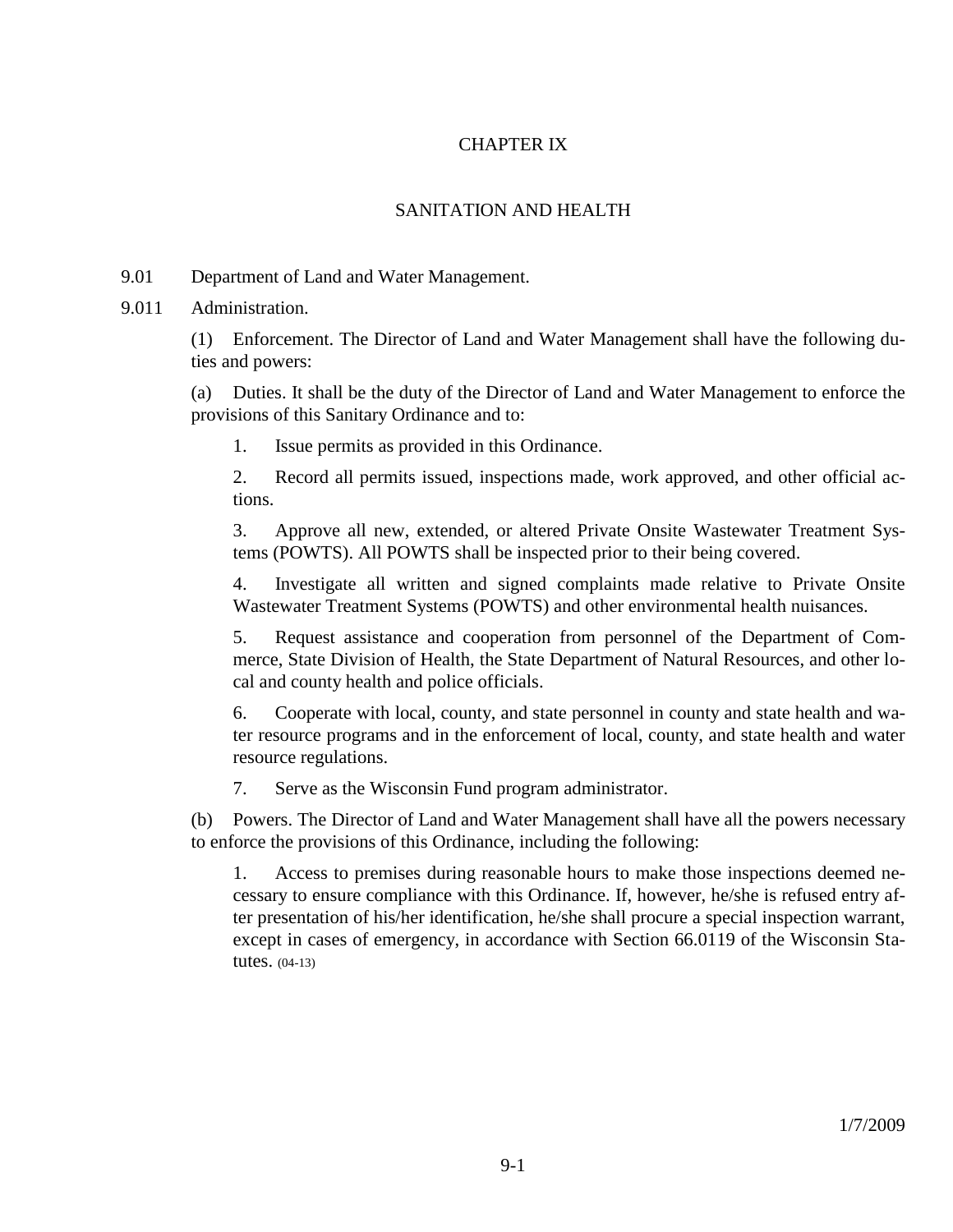2. Order any person, firm, or corporation owning, using, operating, or installing a Private Onsite Wastewater Treatment System (POWTS) to modify, repair, or place it in a safe or sanitary condition if he/she finds such system to be in a defective, unsafe, or unsanitary condition.

3. Recommend to the Ozaukee County Zoning Committee any additional sanitary measures, as he/she shall deem necessary.

(2) Remedial action. Whenever an order of the Director of Land and Water Management has not been complied with within thirty (30) days after written notice has been mailed to the owner, resident, agent, or occupant of the premises, the Ozaukee County Board of Supervisors, Ozaukee County Zoning Committee, or the Director of Land and Water Management may institute appropriate legal action or proceeding to prohibit the owner, resident, agent, or occupant of the premises from the use of such private water supply or Private Onsite Wastewater Treatment System until such order is complied with.

(3) Appeals.

(a) Any person, firm, or corporation or any office, department, or board of the County aggrieved by an order, requirement, interpretation, or determination made by a representative of Land and Water Management Department may appeal such decision to the Ozaukee County Zoning Committee within thirty (30) days of notification of the requirement, interpretation, or determination. The appeal shall state the grounds or reasons to support the request for modification or reversal of the decision and shall be accompanied by the appropriate Appeal Fee as established in Section 9.024(7)(j).

(b) The Ozaukee County Zoning Committee shall fix a reasonable time and place for a public hearing, give a Class 1 notice thereof at least ten (10) days prior thereto and give notice by mail to the parties in interest.

(c) Upon a written finding of fact after the hearing, the Ozaukee County Zoning Committee may affirm, modify, or reverse the decision appealed from.

(4) Deputy Director of Land and Water Management.

(a) The Ozaukee County Zoning Committee may appoint one (1) or more individuals, possessing the required certification and qualifications, to act as Deputy Director of Land and Water Management.

(b) The powers and duties of said Deputy shall be the same as, but under the supervision of, the Director of Land and Water Management.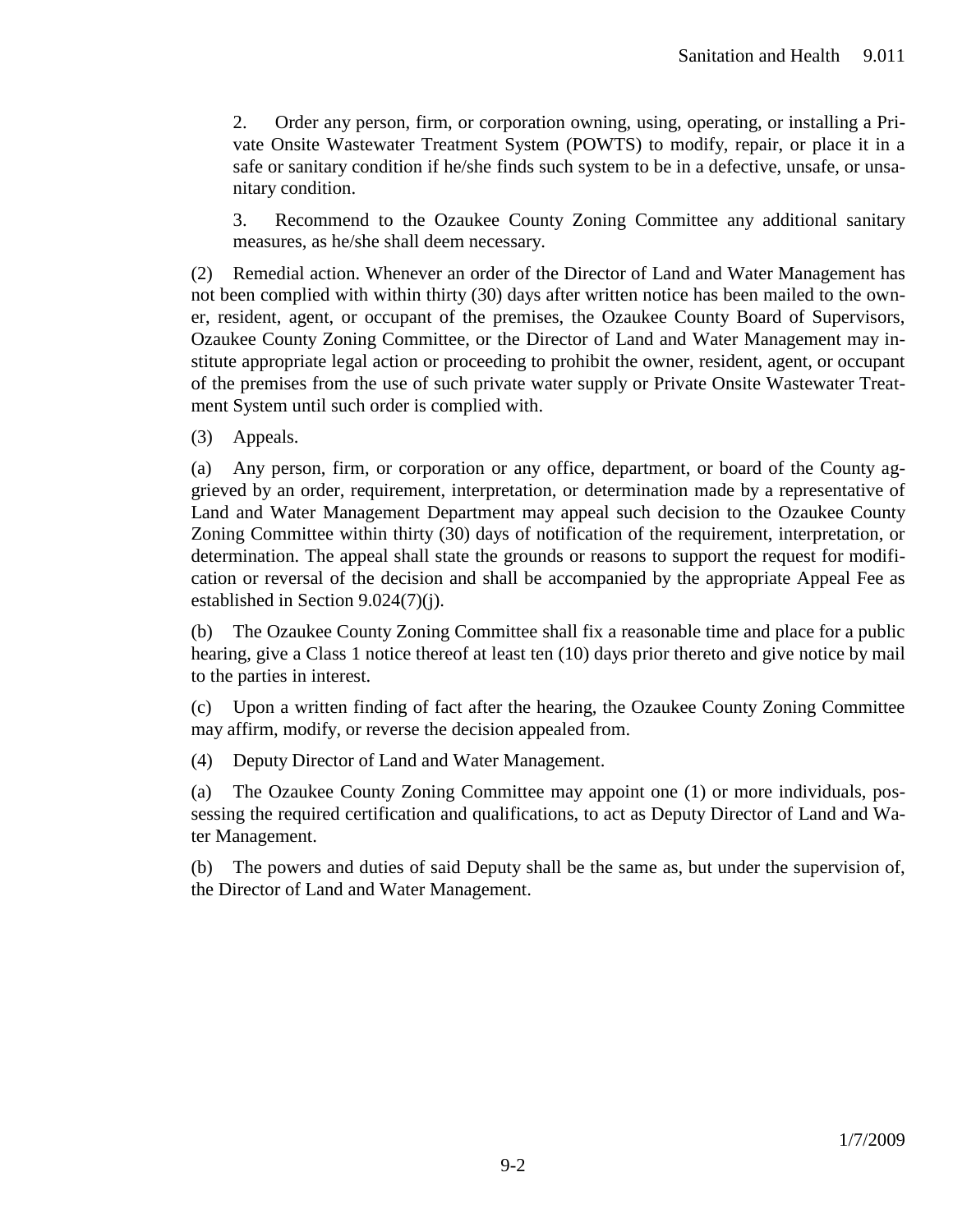9.02 Sanitary Ordinance.

9.021 Statutory Authorization, Finding of Fact, and Statement of Purpose.

(1) Statutory Authorization.

(a) This Ordinance is adopted and ordained by the Ozaukee County Board of Supervisors pursuant to the mandate and authorization contained in Sections 59.70(1), 59.70(5), 145.04, 145.19, 145.20 and 145.245 of the Wisconsin Statutes, and amendments thereto, and by Chapter Comm 83, Wisconsin Administrative Code.

(b) This Ordinance shall be subject to the provisions of Chapter 145 of the Wisconsin Statutes and all subsequent rules and regulations promulgated thereunder regarding Private Onsite Wastewater Treatment Systems (hereinafter referred to as POWTS).

(c) This Ordinance shall not be more lenient than the rules and regulations promulgated pursuant to Chapter 145 of the Wisconsin Statutes.

(2) Finding of Fact. Uncontrolled use of POWTS in Ozaukee County, Wisconsin (hereinafter referred to as County) adversely affects the public health, safety, general welfare, and natural resources. The County Board of Supervisors recognizes this danger.

(3) Statement of Purpose. The purpose of this Ordinance is to promote the health, safety, prosperity, aesthetics, general welfare, and natural resources of the people and communities within the County by:

(a) Regulating the location, construction, installation, alteration, design, use, operation, and management of all private water supply and POWTS, so as to protect the health of the residents and transients of the County.

(b) Preventing and controlling surface water and groundwater pollution through:

1. Requiring setbacks between POWTS components and watercourses.

2. Regulating the use of POWTS to protect the public health, safety, general welfare, and natural resources.

3. Requiring alternative methods of sewage treatment permitted under Comm 83 and recycling where conditions make soil absorption methods unsuitable. (03-25)

4. Provide for the administration and enforcement of this Ordinance and to provide penalties for its violation.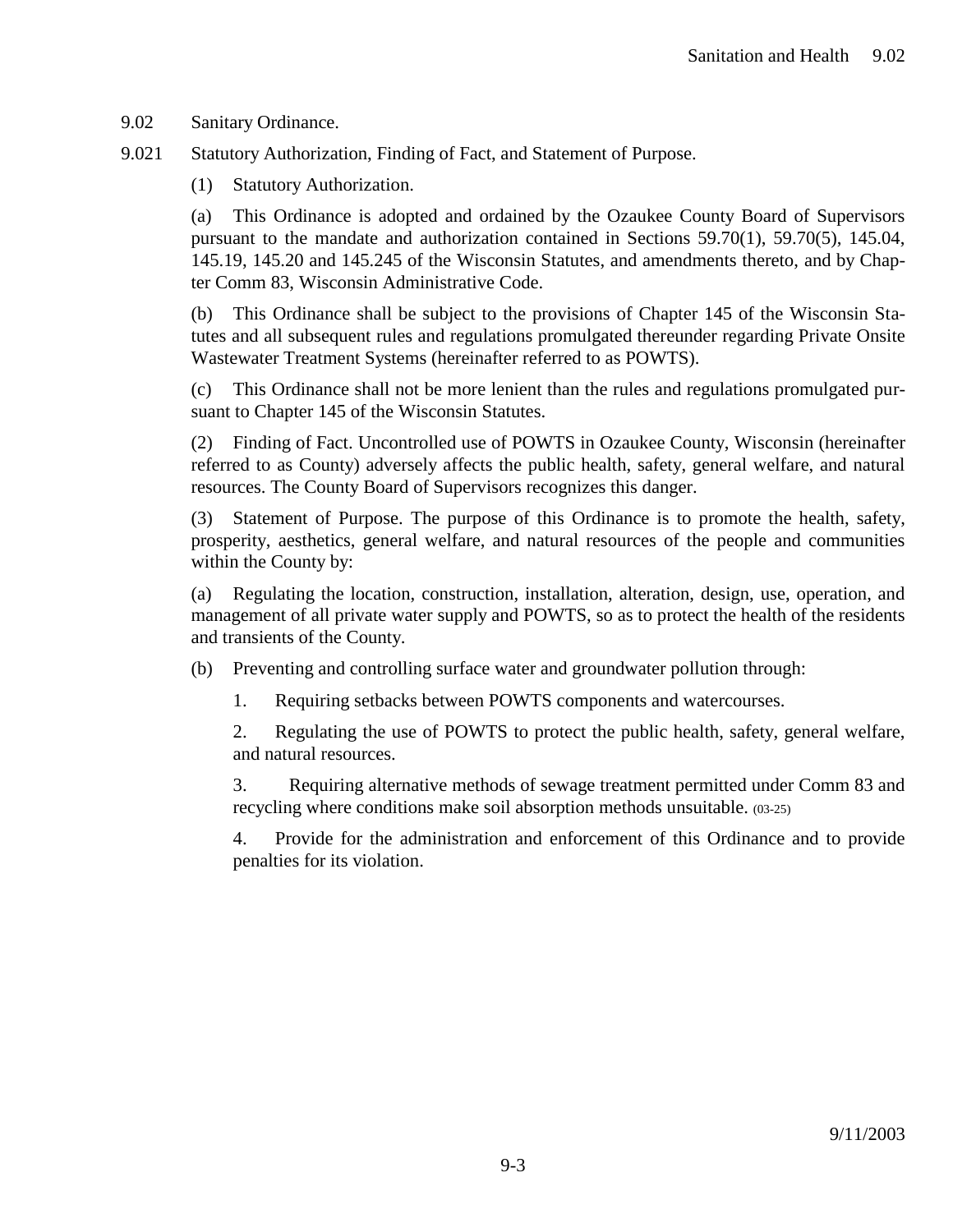9.022 Definitions.

The following definitions are in addition to those found in Comm 81, Wisconsin Administrative Code.

(1) Applicant for Sanitary Permit. The owner of the property upon which the system is to be installed. (03-25)

(2) Approved Installation. Individual POWTS contracted and installed in compliance with technical standards and requirements of this Ordinance and Comm 83, Wisconsin Administrative Code. "Approved Installation" does not imply the POWTS will perform satisfactorily for any specified period of time.

(3) Certified Septage Servicing Contractor. A Pumping Service contracted for the purposes of POWTS holding and treatment tank component maintenance (pumping).

(4) Certified Soil Tester. A person licensed as a certified soil tester, pursuant to Section 145.045, Wisconsin Statutes, by the State of Wisconsin, or other persons deemed qualified by the Wisconsin Department of Commerce.

(5) Committee. The duly appointed Ozaukee County Zoning Committee or its authorized agent.

(6) Deputy Director of Land and Water Management. A County employee operating under the jurisdiction and supervision of the Director of Land and Water Management.

(7) Director of Land and Water Management. A county employee operating under the jurisdiction and supervision of the Zoning Committee and responsible for the enforcement of this Ordinance, issuance of all permits hereunder, and his/her staff of deputies.

(8) Existing POWTS. A POWTS previously installed within Ozaukee County.

(9) Failing POWTS. A failing POWTS, as defined in Statute Section 144.245(4), is one which causes or results in any of the following conditions:

(a) The discharge of sewage into surface water or groundwater.

(b) The introduction of sewage into zones of saturation, which adversely affects the operation of a POWTS.

(c) The discharge of sewage to a drain tile or into zones of bedrock.

(d) The discharge of sewage to the surface of the ground.

(e) The failure to accept sewage discharges and back up of sewage into the structure served by the POWTS.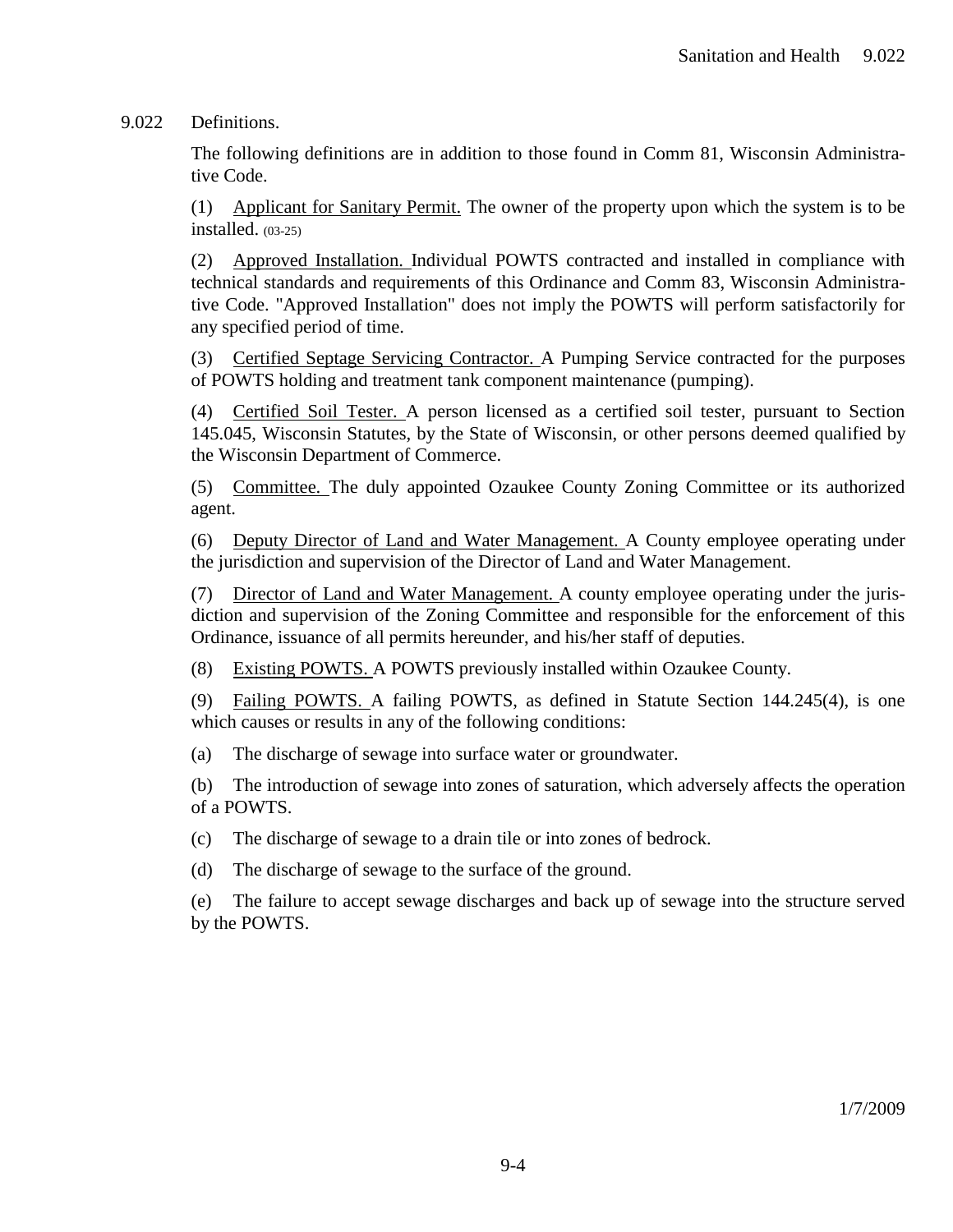(10) Fill System. A soil absorption system under Wisconsin Administrative Code Section Comm 83 involving the removal of topsoil, adding sand to the absorption trench, and subsequently replacing the topsoil.

(11) Flood Proofing. A method of construction which will prevent flood waters from directly entering a POWTS, or damaging the POWTS by hydraulic pressure.

(12) Large Scale POWTS. A POWTS that receives and/or is designed to receive a daily wastewater load of 12,000 or more gallons.

(13) Maintenance. The reporting of and the periodic or scheduled servicing, monitoring, and/or maintaining of POWTS or POWTS components, which includes but is not limited to the pumping or removal of accumulated solids or byproducts, and the metering, adjusting, sampling, and monitoring of the POWTS. Maintenance also includes the Management Plan as specified under Comm 83.54, Wisconsin Administrative Code.

(14) Medium Scale POWTS. A POWTS that receives and/or is designed to receive a minimum daily wastewater load of 1,000 gallons, but less than 12,000 gallons.

(15) National Geodetic Vertical Datum (NGVD). Elevations referenced to mean sea level datum, 1929 adjustment.

(16) New or Replacement POWTS. A new or replacement POWTS shall be any new POWTS or replacement POWTS installed within the County.

(17) Ozaukee County Sanitary Ordinance. The entire series of regulations, now or thereafter adopted by the County Board of Supervisors, which govern and control the environment of the area and the spread of disease within the boundaries of the County.

(18) Parties-in-Interest. All abutting property owners and/or all property owners within three hundred (300) feet of the subject site.

(19) Person. Any individual, firm, corporation, society, association or partnership, institution, or other entity, and includes the plural as well as the singular, and the feminine as well as the masculine.

(20) Plumber. A person licensed by the state of Wisconsin as defined in Chapter 145, Wisconsin Statutes. A plumber includes Master Plumbers and Master Plumbers-Restricted Service.

(21) Pollute. The act of rendering the surface waters, subsurface waters, or air a health hazard or a reduction in quality of surface waters, subsurface waters, or air.

(22) Portable Restroom. A self-contained portable unit that includes fixtures, incorporating a POWTS holding component, designed to contain human excrement.

(23) POWTS. A Private Onsite Wastewater Treatment System. (See Private Sewage System)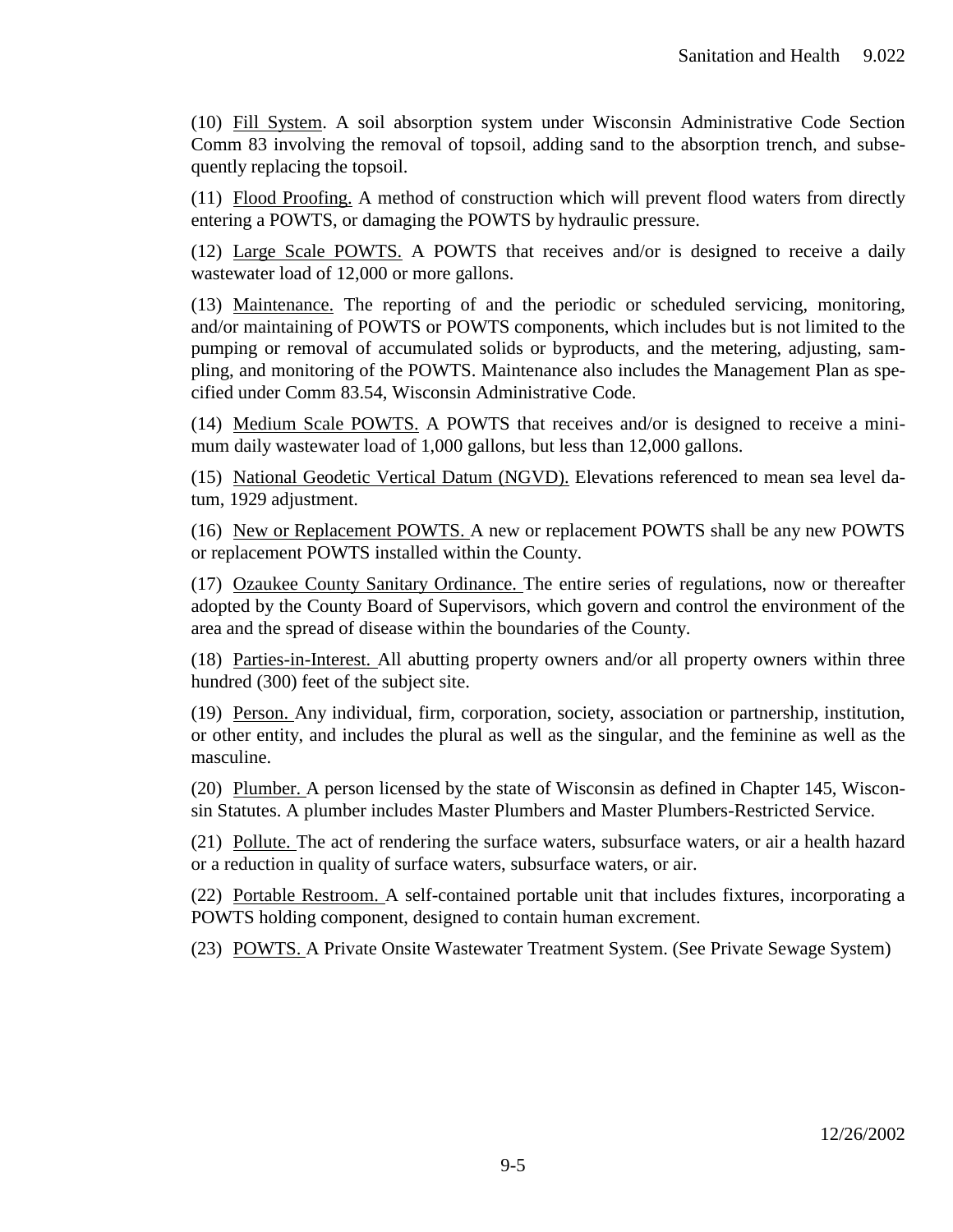(24) POWTS Evaluation. The inspection or evaluation of an existing POWTS, for the purposes of Town/County Building/Zoning Permit issuance or sale of property, in order to determine compliance with this Ordinance and Chapter Comm 83, Wisconsin Administrative Code, reflecting the standard for the POWTS system in effect at the time of the installation of the evaluated system. (03-25)

(25) POWTS Installation Contractor. A Master Plumber or Master Plumber-Restricted Service contracted for the purposes of POWTS design, installation, addition, or repair.

(26) Premises. Any tract or parcel of land, with or without habitable buildings, and shall include those buildings normally open to the public for the purpose of conducting business.

(27) Private Dwelling. Any building used only for living purposes and occupied by not more than two (2) families.

(28) Private Onsite Wastewater Treatment System. POWTS. (See Private Sewage System)

(29) Private Sewage System. A POWTS treatment and/or disposal component serving a single structure with a septic tank and soil absorption field located on the same parcel as the structure; an alternative sewage system approved by the State Department of Commerce including a substitute for the septic tank or soil absorption field, a holding tank, a system serving more than one structure or a system located on a different parcel than the structure; and may be owned by the property owner or by a special purpose district.

(30) Privy. A device used for the depositing of human excrement, including chemical toilets, incinerator toilets, composting toilets, and outdoor sealed pit structures which are alternatives to water-carried sanitation systems. Privies are not connected to a water supply or a plumbing system. Buildings or dwellings served solely by a privy shall not contain any plumbing and shall not be connected to a water supply. A camping unit transfer container used as a POWTS holding component shall be restricted to campgrounds permitted by the Department of Health and Family Services under HFS 178, Wisconsin Administrative Code.

(31) Return Inspection. A return inspection is any inspection of a POWTS beyond the accepted number of inspections for the specific type of installation, as established by Committee and Department Policy. It is the responsibility of POWTS Installation Contractors to insure a POWTS is ready for approval inspection before requesting the inspection. Return inspections required due to faulty installation, premature inspection requests or any other reason not within the control of the Department are subject to a fee.

(32) Sanitary Permit:

(a) County Sanitary Permit. A permit issued by Ozaukee County for the repair or abandonment of a POWTS or POWTS component, or the installation of a privy.

(b) State Sanitary Permit. Pursuant to 145.135 and 145.19, Wisconsin Statutes, a permit issued by the State or County allowing the installation of or work on a POWTS. The provisions and conditions of a permit have the full force of law as other provisions of this Ordinance.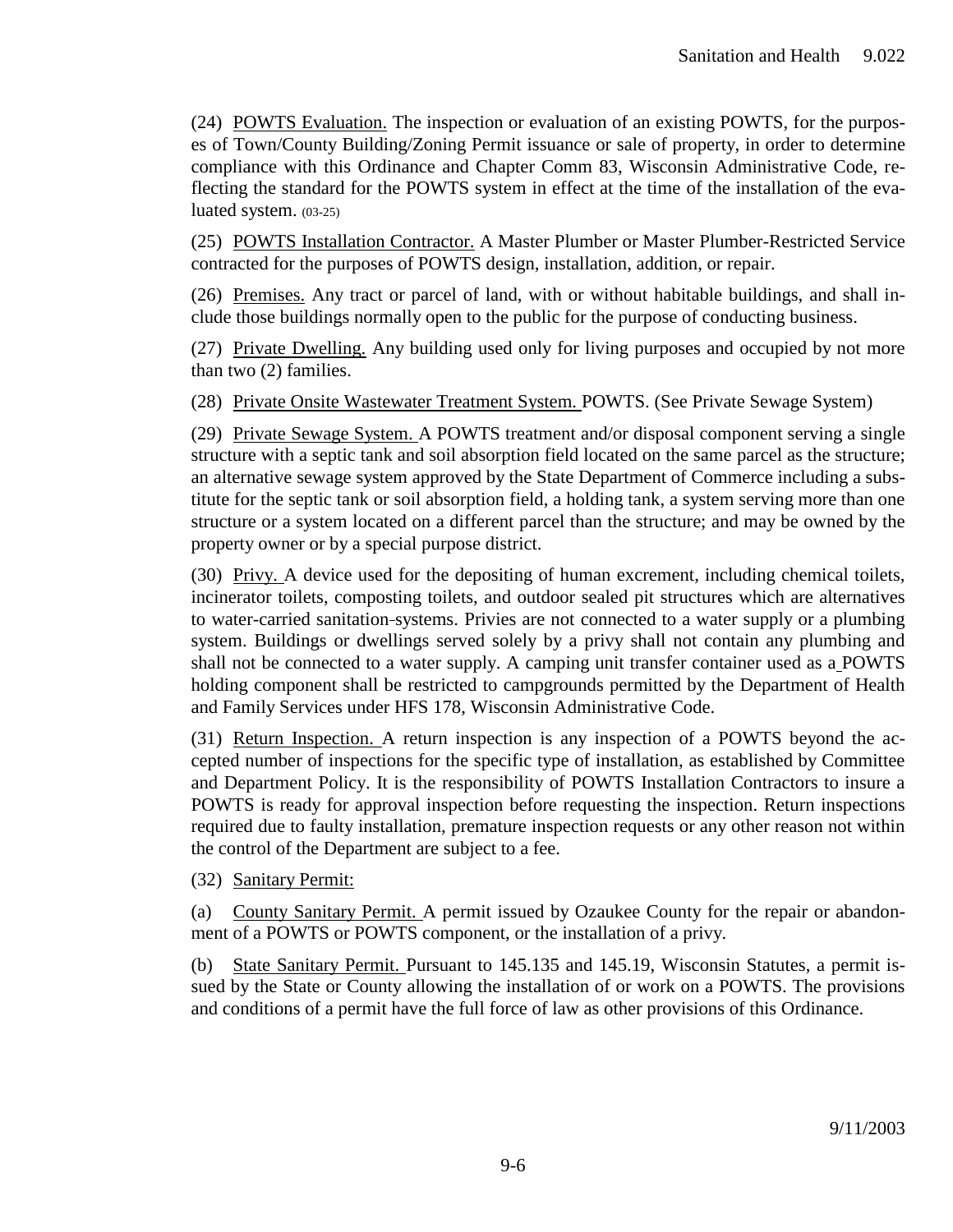(33) Septic Tank. A POWTS anaerobic treatment component that consists of a reservoir or tank of appropriate material which receives raw sewage and utilizes molecular oxygen in the absence of free oxygen for biological respiration and decomposition.

(34) Shall, Should, May. The word "shall" when used in this ordinance is mandatory. "Should" is not mandatory, but expresses the preferred method or material. "May" implies neither compulsion nor recommendation, only permission. Words used in the present tense include the future; the singular number includes the plural and the plural number includes the singular.

(35) Small Scale POWTS. A POWTS that receives and/or is designed to receive a daily wastewater flow of less than 1,000 gallons.

(36) Unsafe. Any condition that has the potential of being chemically, bacteriologically, or physically injurious or harmful to a person's health or well being.

(37) Wastes. Any material, such as explosives, fuel, litter, paper, garbage, sewage, gas, inflammable oil, refuse, rubbish, tar, wood ashes, or other solid or liquid materials that may cause or contribute to health or a reduction in surface water quality, subsurface water quality, or air quality.

(38) Wisconsin Administrative Code. The rules of administrative agencies having rule-making authority in Wisconsin published in a loose-leaf, continual revision system as directed by Section 35.93 and Chapter 227 of the Wisconsin Statutes, including subsequent amendments to those rules.

9.023 General Provisions.

(1) Jurisdiction. The jurisdiction of this ordinance shall include all lands and waters within Ozaukee County, Wisconsin.

(2) Compliance. No person shall locate, install, move, reconstruct, extend, enlarge, convert, substantially alter, or change the use of a POWTS or any of its component parts without a Sanitary Permit and without full compliance with the provisions of the Permit, this Ordinance, and all applicable local, county, and state regulations except:

(a) Emergency repairs or the removal of stoppages may be performed without a Sanitary Permit provided such work is reported to the Director of Land and Water Management as soon as possible for a determination as to whether a county Sanitary Permit is required. Section 9.024 defines when permits are required. (03-25)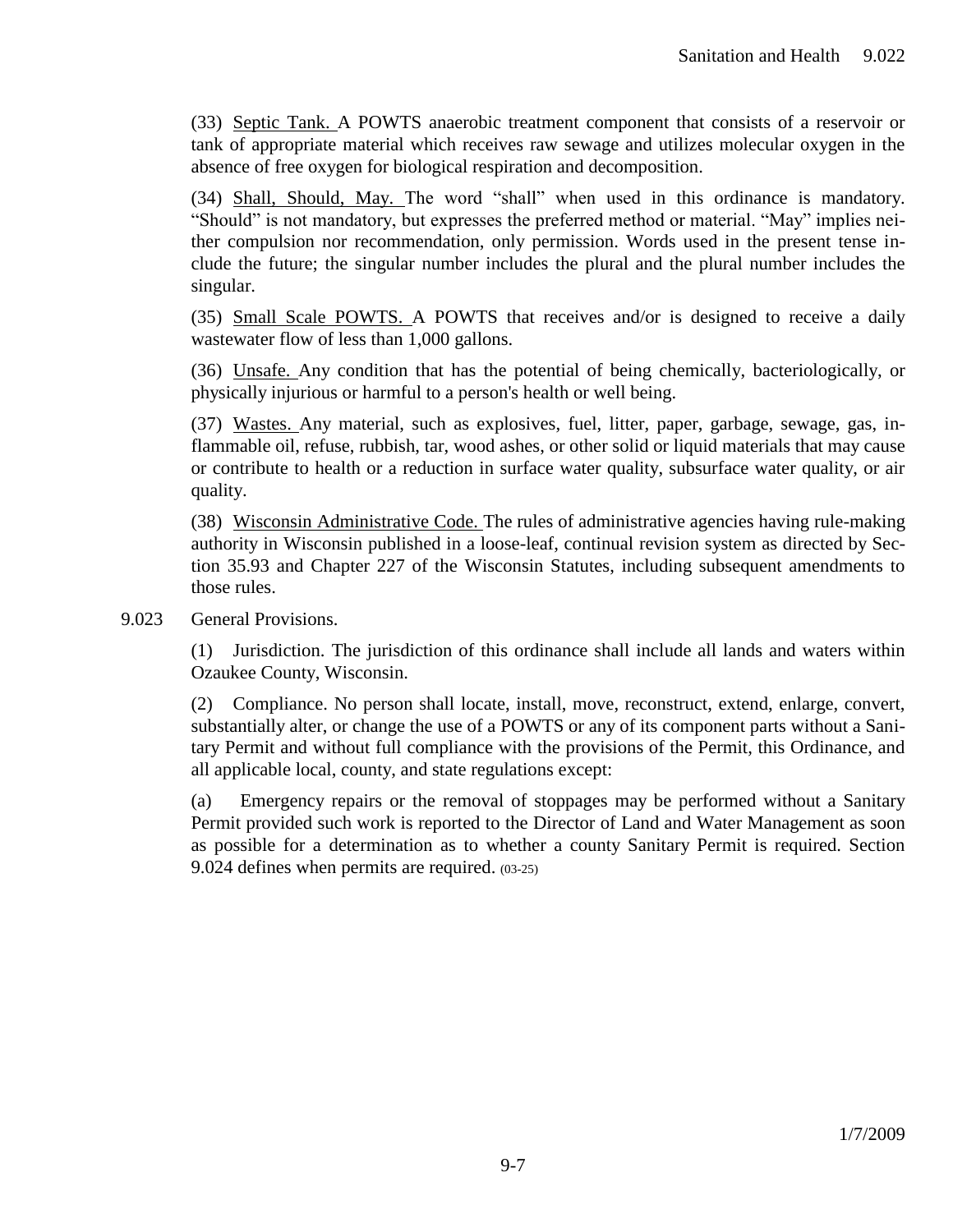(b) Inspection, maintenance, servicing, or evaluation of all existing POWTS, provided that such maintenance is reported to the Director of Land and Water Management and/or the private firm duly designated by the County within ten (10) days as required by Comm 83, Wisconsin Administrative Code.

(3) Abrogation and Greater Restrictions. It is not intended by this Ordinance to repeal, abrogate, annul, impair, or interfere with any existing easements, covenants, deed restrictions, or permits previously entered into or issued pursuant to law. However, wherever this Ordinance imposes greater restrictions, the provisions of this Ordinance shall govern.

(4) Interpretation. In their interpretation and application, the provisions of this Ordinance shall be held to be minimum requirements and shall be liberally construed in favor of the County and shall not be deemed a limitation or repeal of any other power granted by Wisconsin Statutes.

(5) Severability and Non-Liability. If a court of competent jurisdiction adjudges any section, provision, or portion of this Ordinance unconstitutional or invalid, the remainder of this Ordinance shall not be affected thereby. The County does not guarantee, warrant, or represent the safe and proper operation of POWTS located, constructed, and maintained in accordance with this Ordinance and hereby asserts that there is no liability on the part of the Board of Supervisors, its agencies, or employees for any health hazards or damages that may occur as a result of reliance upon and compliance with this Ordinance.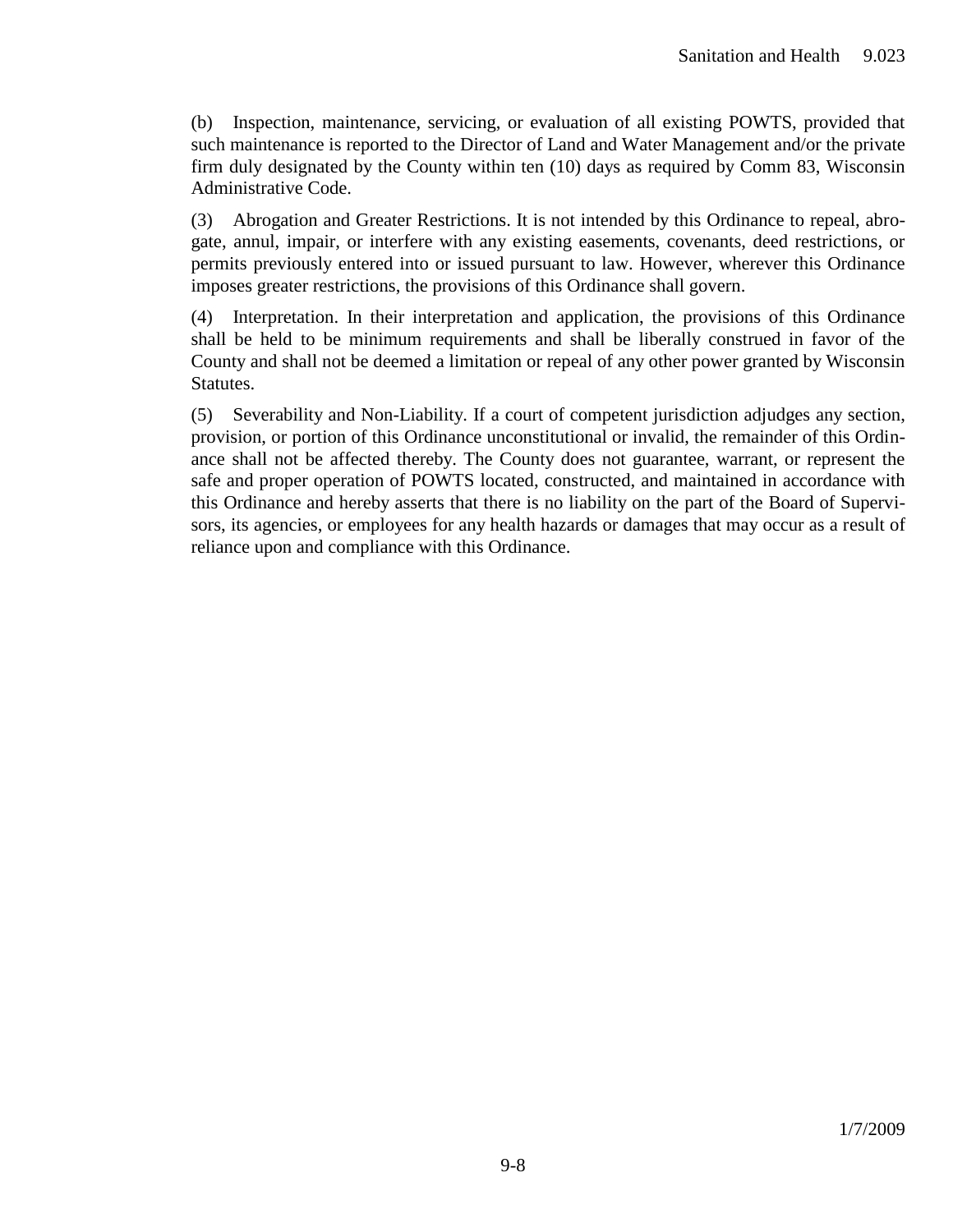(6) Period of Effectiveness. This Ordinance shall be effective after a public hearing, adoption by the County Board of Supervisors, and publication or posting as provided by law. It shall remain in full force and effect henceforth until repealed or amended.

(7) Licenses. All persons performing any work on any POWTS shall obtain the required license from the appropriate State agency(ies). All necessary permits shall be obtained as prescribed in Section 9.024 of this Ordinance before commencing with any work.

(8) Title. This Ordinance shall be known as, referred to, or cited as the Sanitary Ordinance of Ozaukee County, Wisconsin.

9.024 Sanitary Permit, License, and Fees.

(1) Permit Required Prior to Construction. No person shall work on, change the use of, or place a structure or building designed for human habitation or requiring a POWTS until appropriate Sanitary Permits have been applied for and issued by the County. Work includes the installation of water and/or electrical supply to the property.

(a) Certification of Existing POWTS Capabilities/Setbacks. Upon written request by a Municipality, the County shall provide a written determination of whether proposed construction on a property will affect or interfere with an existing POWTS relating to capability or location of the existing POWTS per Wisconsin Administrative Code Section Comm 83.25.

(b) Failed POWTS. If an existing POWTS holding, treatment, or dispersal component has failed according to the code requirements in effect at the time of installation or collapsed, the complete POWTS must be evaluated for compliance with this Ordinance prior to issuance of a Sanitary Permit and/or any construction or reconstruction on the property served by the POWTS. (03-25)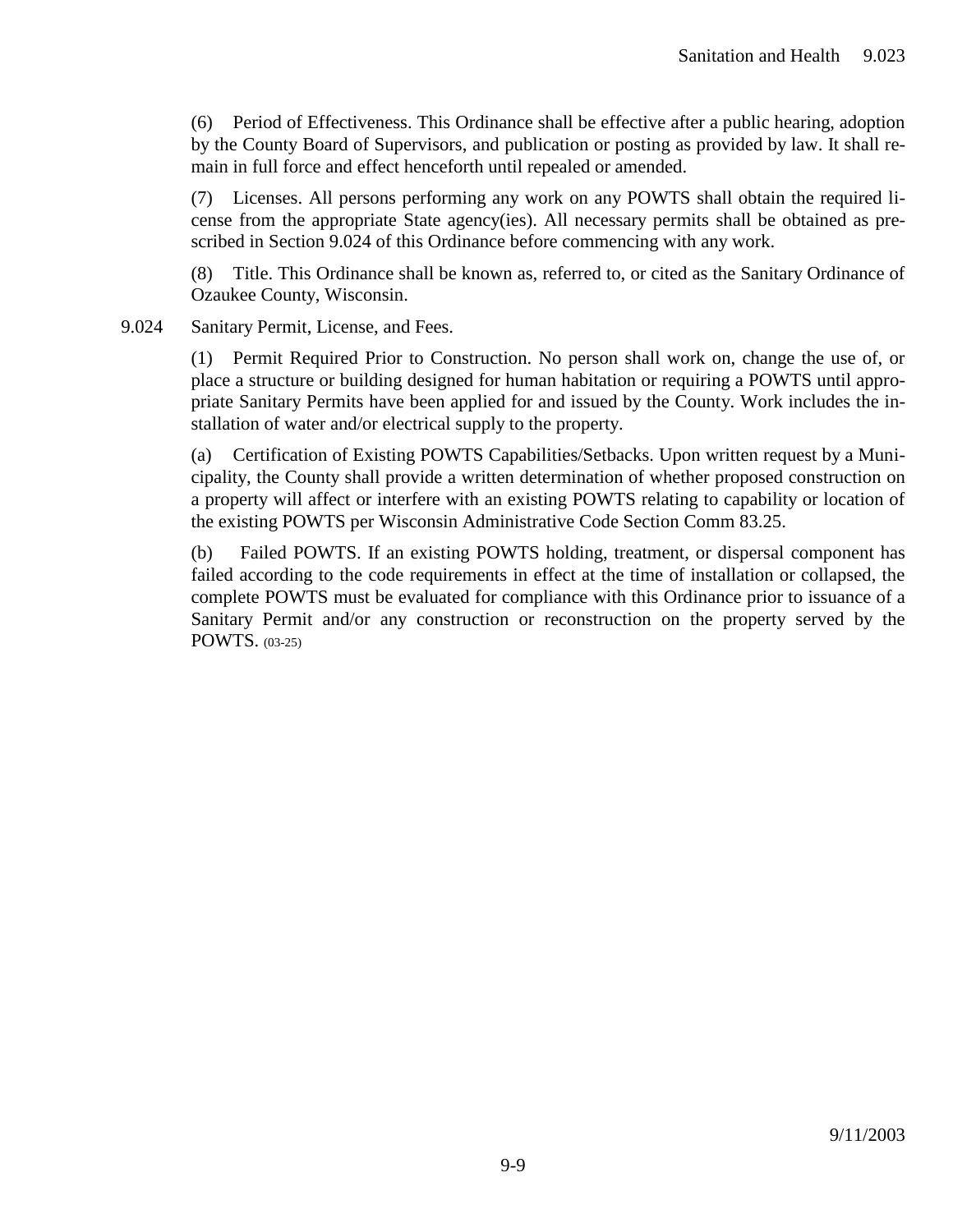(c) Repair Sanitary Permits. A Repair Sanitary Permit is a County Sanitary Permit that will be required when a repair of a damaged POWTS component or non-functioning mechanical POWTS component is to be made and inspected.

(d) Replacement Sanitary Permits. A replacement sanitary permit is a state sanitary permit that will be required when a replacement of a damaged POWTS component or non-functional mechanical POWTS component is to be made and inspected. (03-25)

(e) Abandonment Permits. An Abandonment Permit is a County Sanitary Permit that will be required when an existing POWTS is to be abandoned and inspected for compliance with Wisconsin Administrative Code Section Comm 83.33. See Section 9.026 for exemptions.

(2) Sanitary Permit. An application for a Sanitary Permit shall be made by the applicant to the Ozaukee County Department Land and Water Management prior to the issuance of a Building or Zoning Permit and prior to the installation of any POWTS. The acceptance of a Sanitary Permit is deemed approval for a representative of the Land and Water Management Department to inspect the installation of the POWTS and to make those inspections necessary to insure public health, safety, and compliance with this Ordinance and as established or regulated. (03-25)

(a) An Application for a Sanitary Permit shall be made on state approved forms. (03-25)

(b) The following information is to be provided by the applicant on a Permit Application Form provided by the Department of Land and Water Management:

1. Owner's name and mailing address, address of premises, legal description, and parcel key number.

2. Plat survey of premises or detailed site drawing noting location of well, all surface and subsurface structures, roads and driveways, all aboveground and belowground public and/or private utilities and easements, proposed POWTS location, soil evaluation pits or borings, and all necessary plans and elevations.

3. Morphological evaluation results conducted by those certified under Comm 5, Wisconsin Administrative Code.

4. Soil pit or boring evaluation results noting distance from the ground surface to bedrock groundwater and/or restrictive soil horizons.

5. Signature and license number of the licensed plumber responsible for the installation of the POWTS shall be required on the face of the SBD-6398 (Application for Sanitary Permit).

6. A set of state approved plans with the state's red stamp of approval shall be provided for the department files for all POWTS. (03-25)

7. Operation and Maintenance Manual with appropriate agreements and contracts for POWTS Management and Maintenance.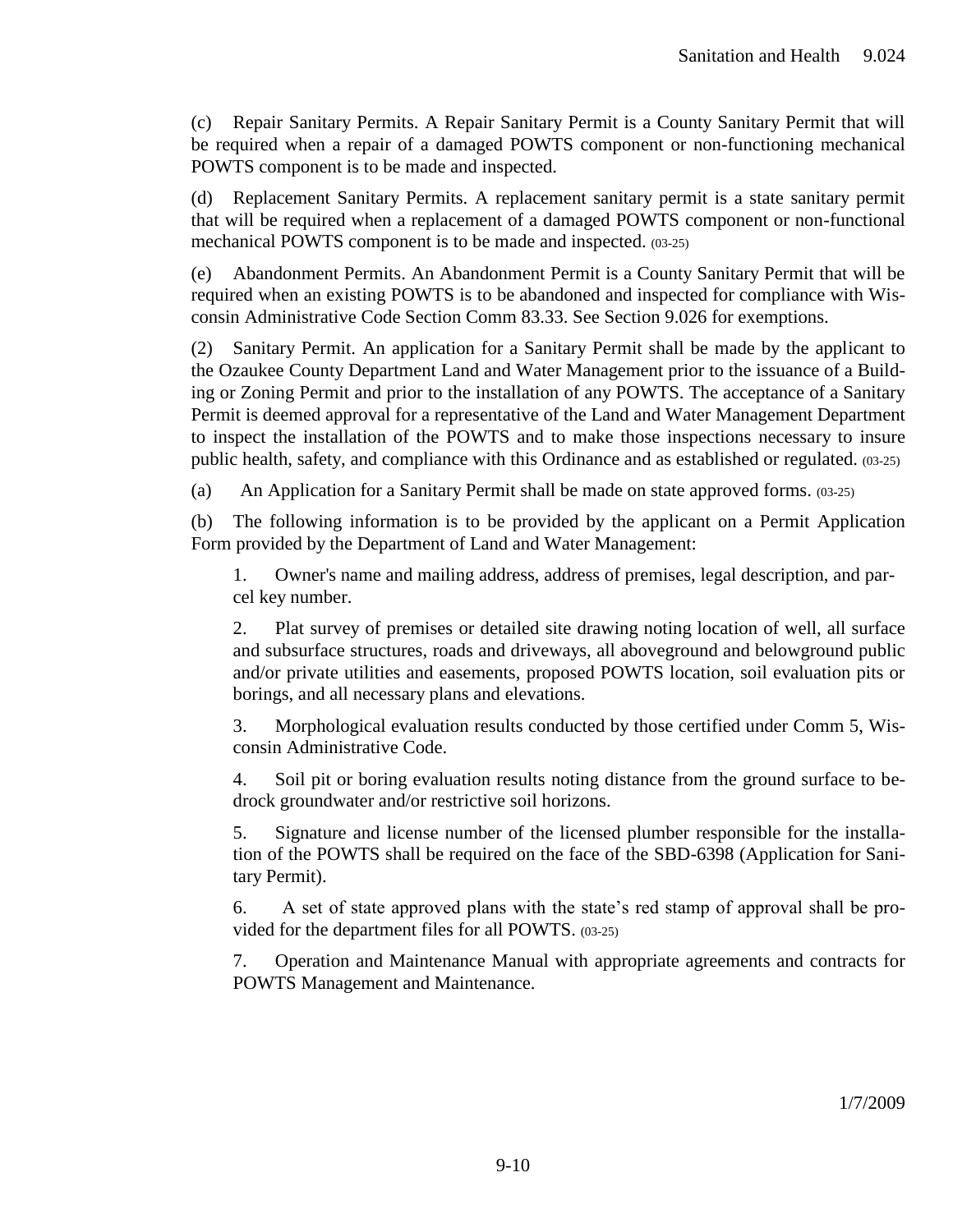8. A copy of the recorded POWTS Holding Component Agreement with the applicable municipal government (POWTS holding components only).

9. The original notarized POWTS Holding Component Servicing Contract between the property owner and a Certified Septage Servicing Contractor (POWTS holding components only).

(c) The following documents must be recorded with the Ozaukee County Register of Deeds prior to the issuance of a Sanitary Permit:

1. Maintenance Agreements, Contracts, or POWTS Holding Component Agreements when recording is required by this Ordinance or Comm 83, Wisconsin Administrative Code.

2. An appropriate easement or Combined-Parcel Affidavit if a POWTS, or parts thereof, are to be located on a different parcel than the structure served.

3. A document identifying all parties that have ownership rights and are responsible for the operation and maintenance of a POWTS if it is to serve more than one (1) structure under different ownership.

4. A document identifying a utility or sanitary district ownership of a POWTS if the property owner does not own the POWTS.

5. A deed restriction limiting occupancy to that figure used in the POWTS design if the design wastewater flow of a POWTS serving a dwelling is not based upon the number of bedrooms within the dwelling.

(d) Any application that is submitted without the applicable fees or signatures shall be returned to the submitter. All other incomplete or inaccurate permit applications shall be held by the County no longer than thirty (30) days after notification of the deficiencies has been sent to the applicant by the Land and Water Management Director, at which time the Permit Application shall be denied pursuant to Section 9.024(3)(b) of this ordinance. (03-25)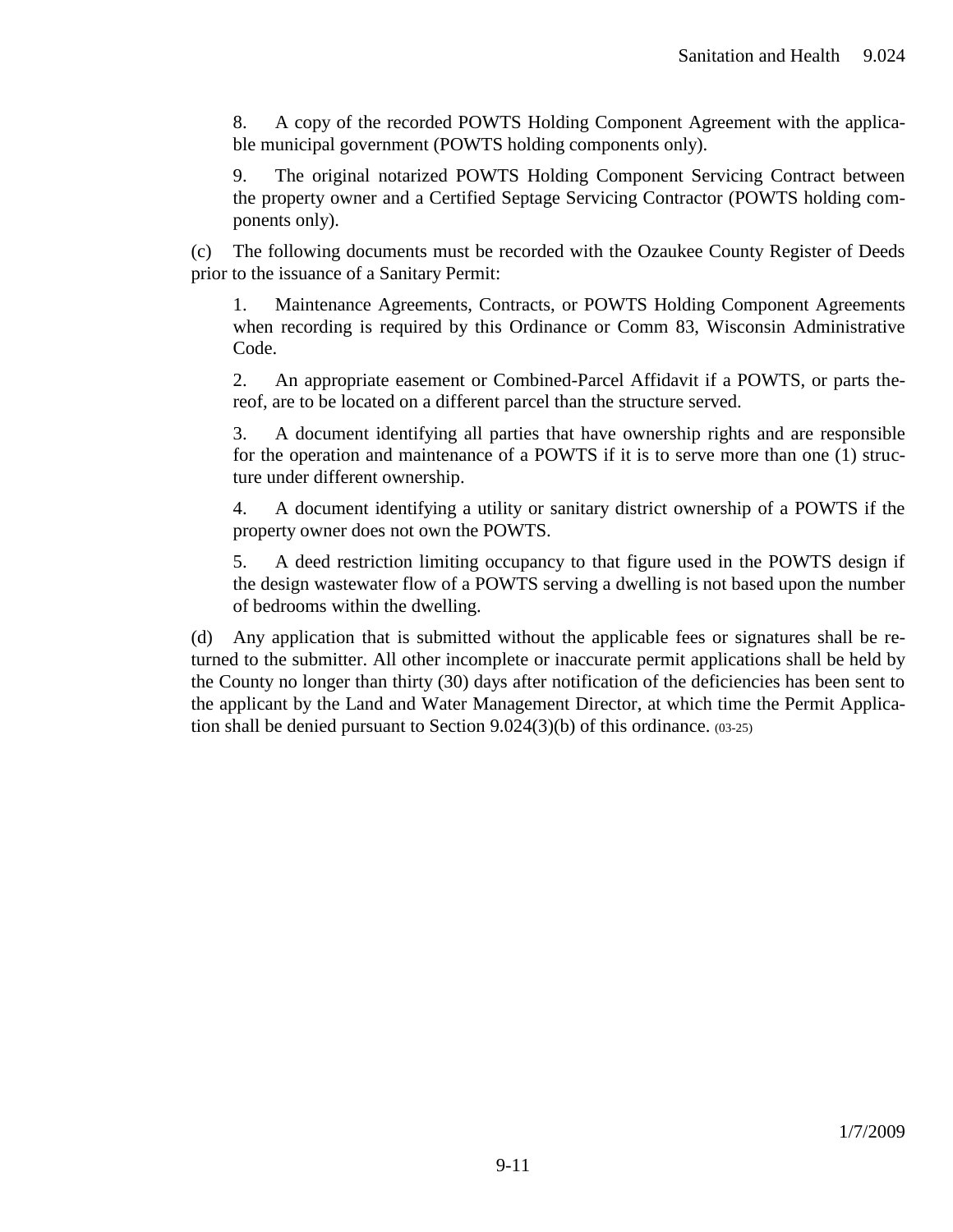(e) The State Sanitary Permit may be revoked if there is a change in any of the following situations unless the permit is revised by the state: (03-25)

- 1. Number of bedrooms in structure.
- 2. Well location.
- 3. Location or system elevation of POWTS dispersal component.
- 4. Licensed plumber.
- 5. Misrepresentation of any facts or statements required for Permit issuance.

(g) A Sanitary Permit shall be valid for two (2) years from the date of Permit issuance and the work permitted shall be completed prior to the expiration date. Validity is retained during that period regardless of changes to this Ordinance or the State Plumbing Code.

1. A request for renewal shall be made by filing a completed Sanitary Permit Renewal Application, with the fee established by Section 9.024(7)(m).

2. Permit Applications shall be reviewed for compliance with the applicable Codes/Ordinance in effect at the time of the request.

(3) Application Process.

(a) The applicant shall submit the completed Sanitary Permit Application and all supporting documents to the Director of Land and Water Management.

(b) The Director of Land and Water Management shall approve or disapprove Applications for Sanitary Permits and assist applicants in preparing an approvable Application.

(c) The Director of Land and Water Management shall issue written notice to each applicant whose Sanitary Permit Application is disapproved. Each notice shall:

1. State the specific reasons for disapproval and amendments to the Application, if any, which would render the Application approvable.

2. Inform the applicant of the right to appeal and the procedures for conducting an appeal under Chapter 68 of the Wisconsin Statutes.

(4) Inspection.

(a) The Director of Land and Water Management shall inspect or cause the inspection of all POWTS no later than the end of the next workday, excluding Saturdays, Sundays and holidays, after receiving notice from the plumber in charge.

1. Mound And At-Grade POWTS Components. Mound and at-grade POWTS component installations shall be inspected at least at the following intervals: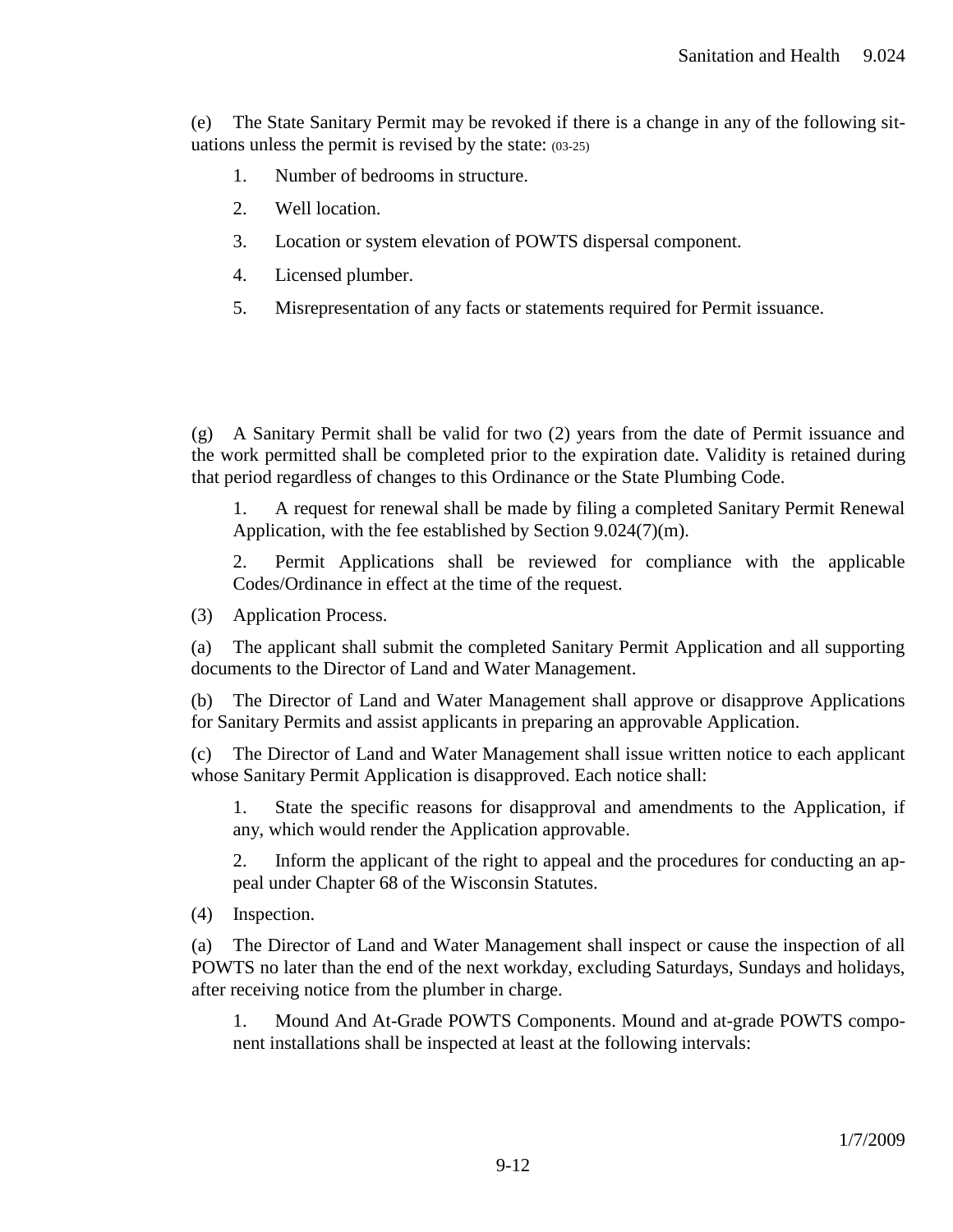- a. When the soil is plowed but prior to the placement of any sand or aggregate.
- b. After the laterals are in place.

c. When the tank(s), effluent line(s), and force main(s) are set but prior to any backfilling.

d. After the system has been capped.

e. After the electrical components are operational.

2. In-Ground Type POWTS component. In-ground type POWTS component installations shall be inspected at least at the following intervals:

a. After the distribution cell area has been excavated but prior to the placement of any aggregate

b. After the laterals are in place but before backfilling

c. After the tank(s), effluent line(s), and force main(s) are set but prior to any backfilling.

d. After the electrical components, when necessary, are operational.

3. Prefabricated POWTS Holding Component. Prefabricated POWTS holding component installations shall be inspected at least at the following intervals:

- a. After the tank is set but prior to any backfilling.
- b. After the ballast, when required, is in place.
- c. After the electrical components are operational.

4. Site-Constructed POWTS Holding or Treatment Components. Site-constructed holding or treatment components shall be inspected at least at the following intervals:

- a. After the floor has been constructed.
- b. After the walls are completed prior to any backfilling.
- c. After the cover has been completed.
- d. After the electrical components are operational.

5. Sand Filters, Aeration Tanks, And Other POWTS Pre-Treatment Components. Sand filters, aeration tanks, and other pre-treatment components shall be inspected according to the terms of State plan approval requirements, and as deemed necessary by the County to assure compliance with the appropriate codes and the plan approval.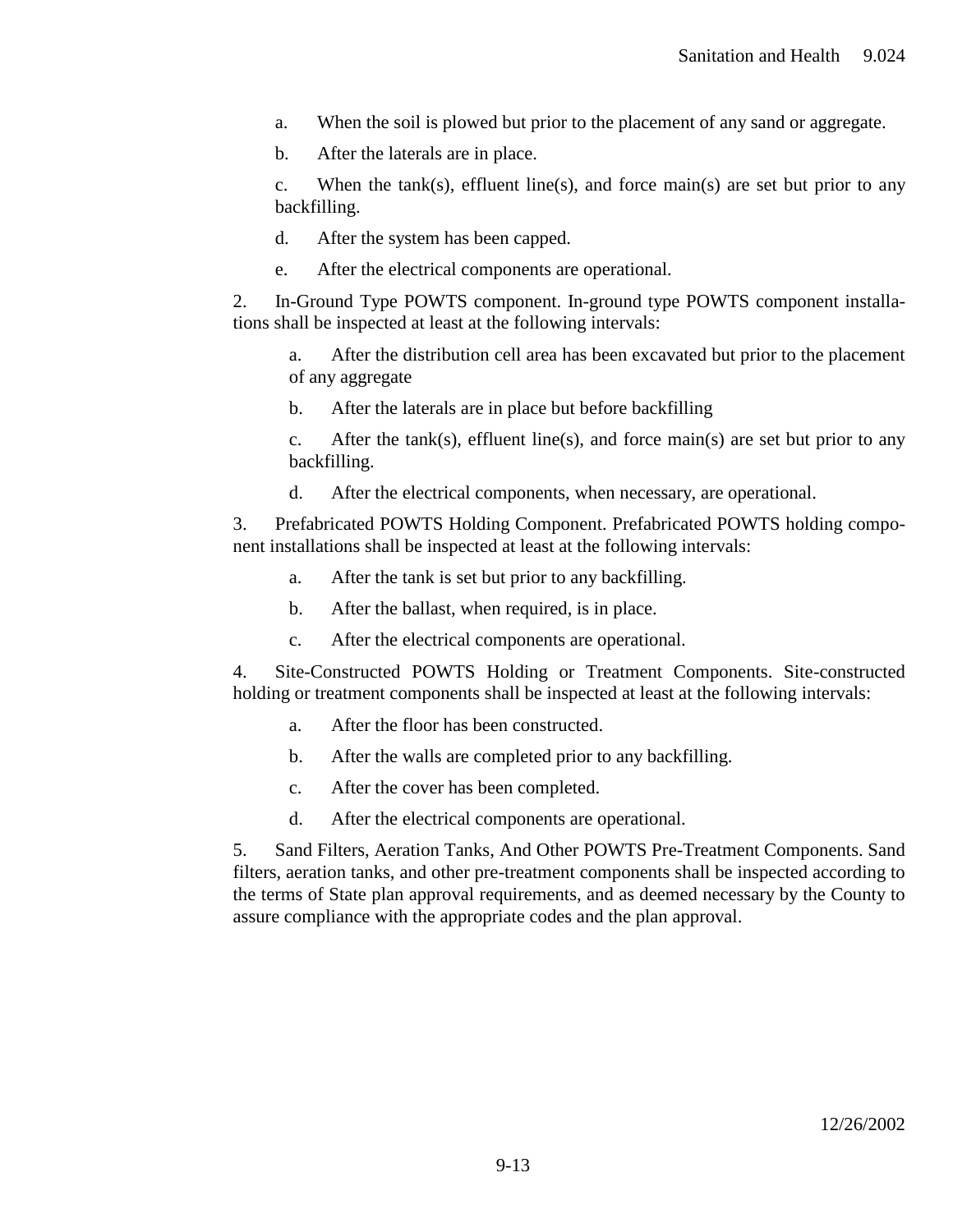6. Privies and Other Non-Plumbing Sanitary Systems. Privies and other non-plumbing sanitary systems shall be inspected upon completion to ensure compliance with Comm 91 and Comm 52.63 Wisconsin Administrative Code and also with section 9.028 of this ordinance.

7. Engineered Fill Systems. Engineered fill systems shall be inspected after the site has been prepared, but before the placement of the fill. This inspection does not eliminate the need for an inspection after the installation has been completed but prior to backfilling.

8. Testing. When testing of a POWTS or POWTS components is required by Code/Ordinance or as a condition of approved plans, the installing plumber as shown on the Permit shall notify the County so that an inspection can be made during the test.

9. Return Inspections. A return inspection of an installed POWTS shall be required when an initial inspection requested by the installing plumber listed on the Permit discloses that the installation is incomplete or does not comply with Comm 83 Wisconsin Administrative Code, or the provisions of this Ordinance. Pursuant to Section 9.024 (7)(c) of this Ordinance, a fee payable by the POWTS Installation Contractor listed on the Permit shall be assessed, at the discretion of the County Inspector, for each return inspection beyond the number of inspections allocated by POWTS type or POWTS component.

(b) No part of the POWTS may be backfilled until it has been inspected and approved. If any part is covered before being inspected and approved it shall be uncovered and inspected at the discretion of the County Inspector.

(c) The County reserves the right to require additional inspections other than those listed in Section 9.024 (4) due to the complexity of the POWTS, difficult site/soil conditions, or other conditions that warrant additional inspections.

(d) The Director of Land and Water Management shall file reports and conduct surveys and inspections as required by the County or the State of Wisconsin Department of Commerce. (03- 25)

(5) No POWTS or parts thereof, including pumps, hoses, or siphons, shall hereafter be located, placed, installed, or constructed without a Sanitary Permit and/or without full compliance with provisions of this Ordinance and all other applicable local, county, and state regulations.

(6) Certification of Compliance.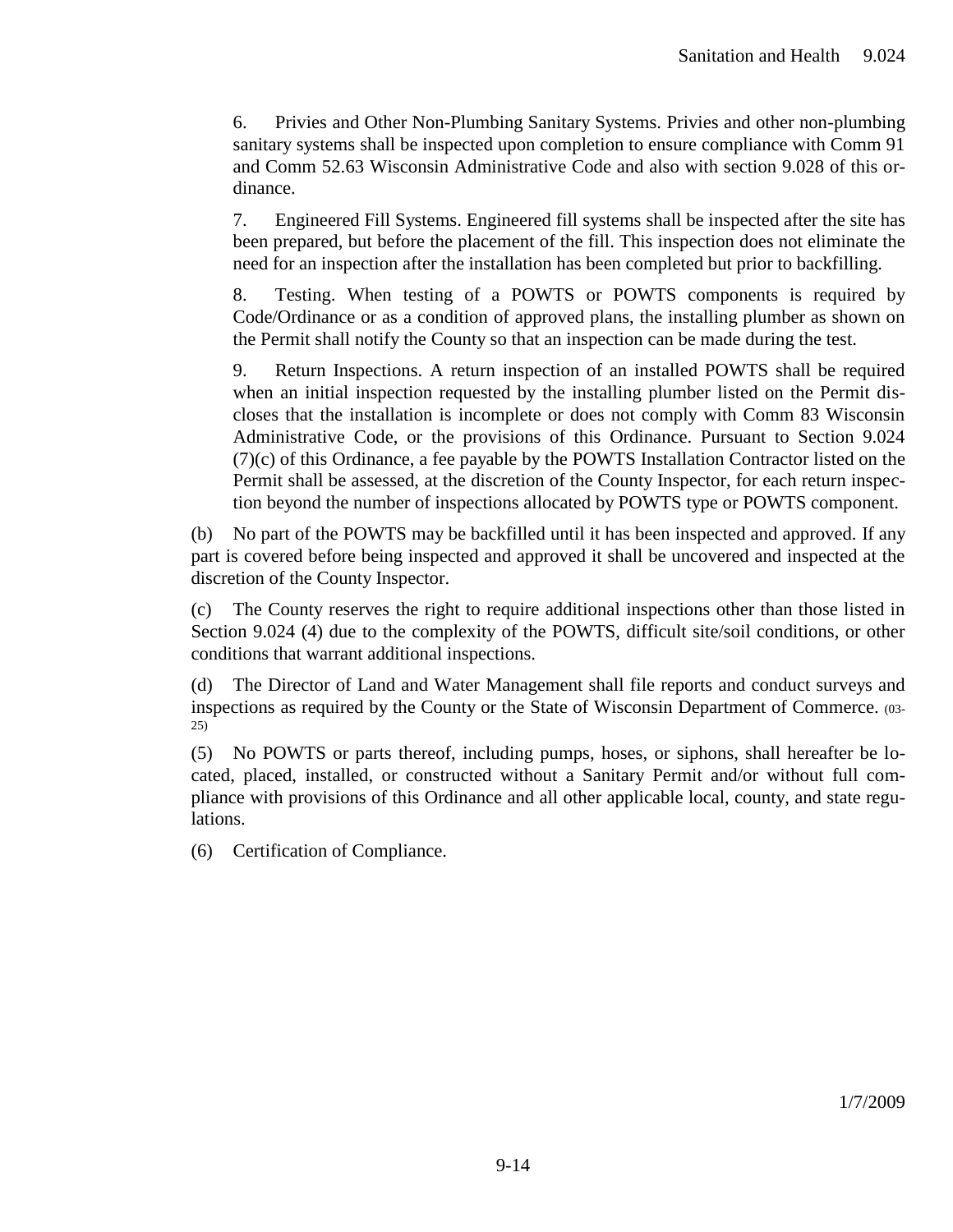(a) Notice of Certification. If, after an inspection by the Land and Water Management Director, it is determined that the POWTS installation complies with this Ordinance, the Land and Water Management Director shall issue a Final Inspection Report prior to the POWTS being put in use. The Final Inspection Report is not to be construed as a guarantee that the POWTS will function and perform to the performance criteria established in the systems' Operation and Maintenance Manual or Comm 83, Wisconsin Administrative Code.

(b) Interior Plumbing. For all POWTS that are installed to replace a previously failed POWTS for an existing residence or building, a written Interior Plumbing Inspection Report conducted and provided by the Municipal Plumbing Inspector or Independent Interior Plumbing Inspector, if the Municipality has not contracted with one, shall be submitted to the Land and Water Management Director indicating that all interior plumbing from within the residence or building has been routed into the newly installed POWTS. Such Report is required before issuance of the Final Inspection Report by the Land and Water Management Director.

(c) Unlawful Use. No person shall use any POWTS before the newly installed system is inspected by the Land and Water Management Department and compliance with (a), (b) and (c) of this section have been met. (04-9)

(7) Fees. (05-12)

Unless otherwise indicated, all fees are non-refundable. In order to be eligible for a refund of fees, the applicant must submit to this department, a written request to withdraw their Application, within two (2) business days of receipt.

(a) Sanitary Permit Application Fee (Includes State Groundwater Surcharge)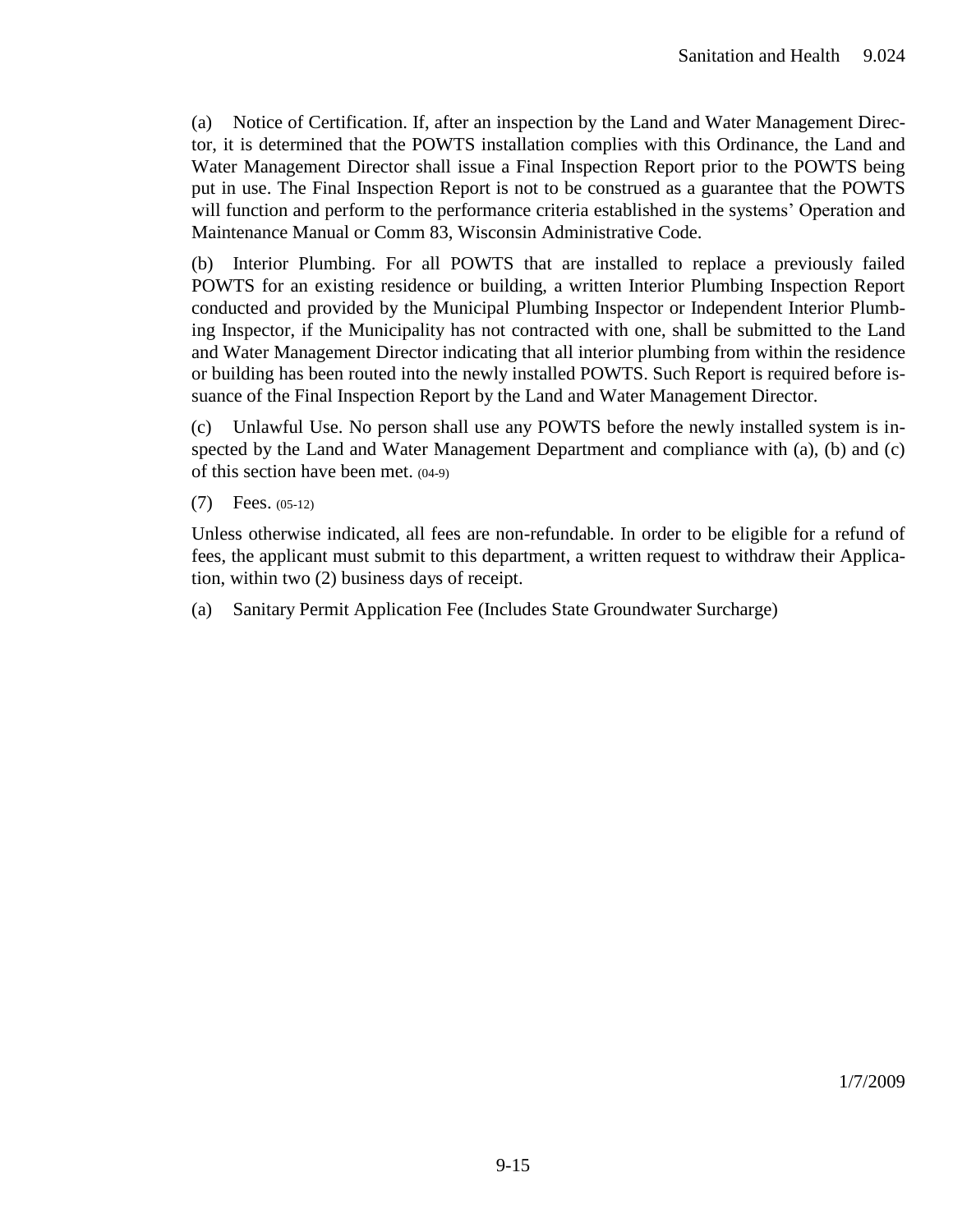|                   | 1.                                                       | Conventional System (08-3)                        |                                                                                      |  |  |
|-------------------|----------------------------------------------------------|---------------------------------------------------|--------------------------------------------------------------------------------------|--|--|
|                   |                                                          | <b>Gravity Feed</b><br>a.                         | \$475.00                                                                             |  |  |
|                   |                                                          | Pump/Siphon<br>b.                                 | \$475.00                                                                             |  |  |
|                   | 2.                                                       | <b>In-Ground Pressure</b>                         | \$625.00                                                                             |  |  |
|                   | 3.                                                       | At-Grade                                          | \$725.00                                                                             |  |  |
|                   | 4.                                                       | Mound                                             | \$725.00                                                                             |  |  |
|                   | 5.                                                       | <b>Holding Tank</b>                               | \$725.00                                                                             |  |  |
|                   | 6.                                                       | Large Scale POWTS, Per 100 Gallons of Design Rate | \$125.00                                                                             |  |  |
|                   | 7.                                                       | Privy                                             | \$345.00                                                                             |  |  |
|                   | 8.                                                       | Septic Tank/Pump Chamber Replacement              | 50% of the Sanitary Permit Fee for<br>that system or \$300.00, whichever is<br>less. |  |  |
|                   | 9.                                                       | Repair to POWTS and/or associated tank(s)         | \$300.00                                                                             |  |  |
|                   | 10.                                                      | Installation of an additional Treatment Tank only | \$300.00                                                                             |  |  |
| (b)               | <b>POWTS Plan Review Fee</b>                             |                                                   |                                                                                      |  |  |
|                   | 1.                                                       | <b>Conventional System</b>                        | \$250.00                                                                             |  |  |
|                   | 2.                                                       | <b>In-Ground Pressure</b>                         | \$250.00                                                                             |  |  |
|                   | 3.                                                       | At Grade                                          | \$250.00                                                                             |  |  |
|                   | 4.                                                       | Mound                                             | \$250.00                                                                             |  |  |
|                   | 5.                                                       | <b>Holding Tank</b>                               | \$90.00                                                                              |  |  |
|                   | 6.                                                       | <b>Plan Revision</b>                              | \$75.00                                                                              |  |  |
| (c)               | Reconnection                                             |                                                   | \$200.00                                                                             |  |  |
| (d)               | <b>POWTS</b> Abandonment<br>\$100.00                     |                                                   |                                                                                      |  |  |
| (e)               | <b>Transfer of Sanitary Permit</b>                       |                                                   | \$50.00                                                                              |  |  |
| (f)               |                                                          | <b>First Return/Premise Inspection</b>            | \$35.00                                                                              |  |  |
|                   |                                                          | Second and Subsequent Return/Premise Inspection   | \$70.00                                                                              |  |  |
| (g)               | Groundwater Monitoring (per inspection site)             | \$50.00                                           |                                                                                      |  |  |
| (h)               | Subdivision Soil Verification (per hour or part thereof) |                                                   |                                                                                      |  |  |
| (i)               | Subdivision Groundwater Monitoring (per lot)             |                                                   |                                                                                      |  |  |
| (j)               | <b>POWTS Evaluation/Certification</b>                    |                                                   |                                                                                      |  |  |
| $\left( k\right)$ | On-Site Soil Evaluation and Verification<br>\$50.00      |                                                   |                                                                                      |  |  |
| $\left( 1\right)$ | \$65.00<br><b>POWTS</b> Dye Test                         |                                                   |                                                                                      |  |  |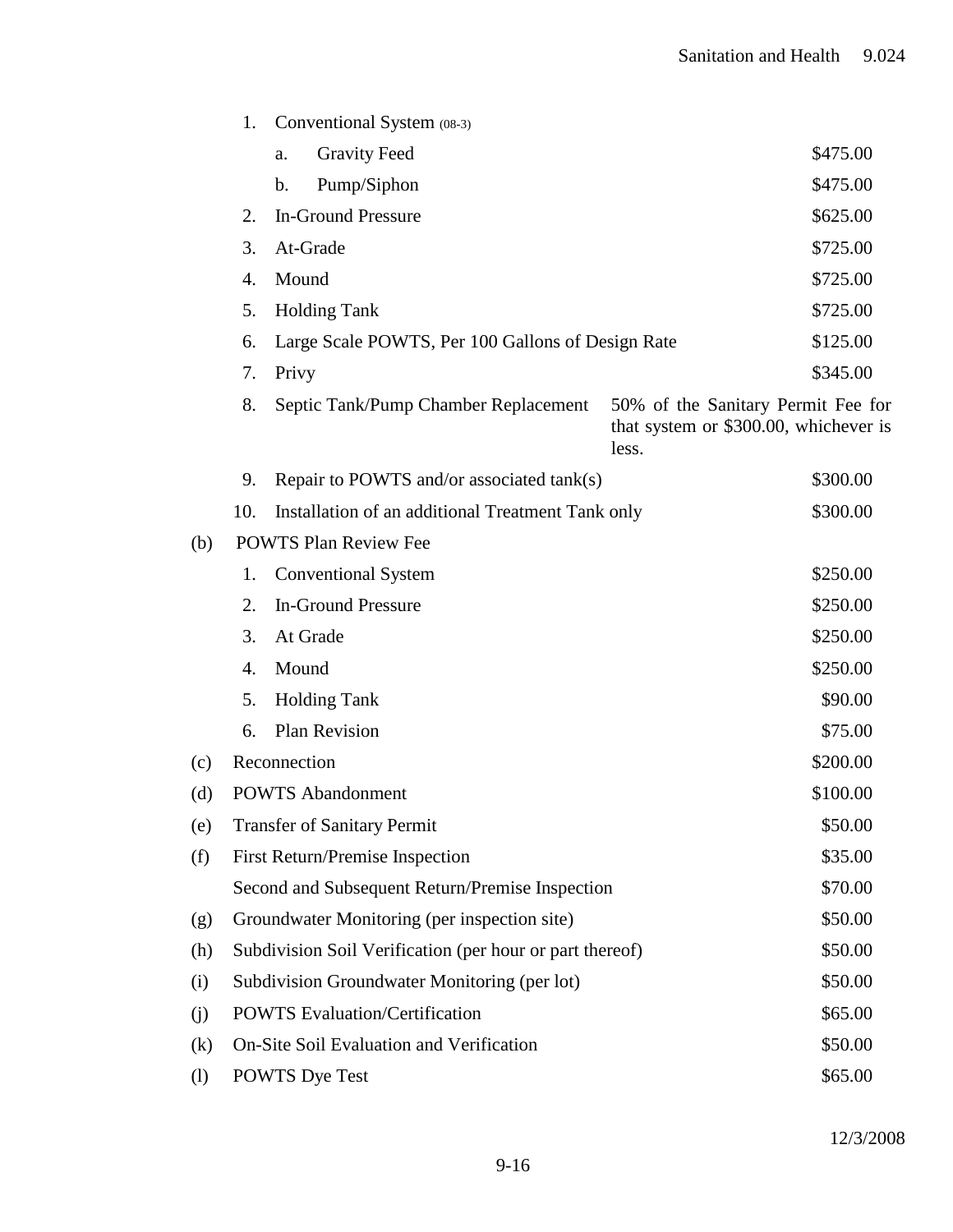|     |                                                                                                                             | (m) Appeal (proceeding under Section $9.011(3)(a)$ )     | \$125.00 |
|-----|-----------------------------------------------------------------------------------------------------------------------------|----------------------------------------------------------|----------|
| (n) | Wisconsin Fund Application Fee (if the application is<br>denied by state review, \$75.00 will be refunded to the applicant) | \$150.00                                                 |          |
| (0) |                                                                                                                             | Formaldehyde testing (per test, subject to availability) | \$100.00 |
| (p) | <b>Renewal of Sanitary Permit</b>                                                                                           |                                                          | \$100.00 |
| (q) |                                                                                                                             | <b>Sanitary Ordinance Amendment Request</b>              | \$375.00 |
| (r) | One-time Electronic Reporting Service Fee (04-38)                                                                           |                                                          |          |
|     | 1.                                                                                                                          | <b>POWTS Holding Components</b>                          | \$90.00  |
|     | 2.                                                                                                                          | All Other POWTS                                          | \$45.00  |

### 9.025 Sewage Disposal.

### (1) POWTS.

(a) All waste disposal facilities, including water closets, urinals, food waste grinders, dishwashers, clothes washers, lavatories, slop sinks, and other waste fixtures shall be connected to a public sanitary sewer system where available. Where such public sewer system is not available, a POWTS may be used, in accordance with Comm 83, Wisconsin Administrative Code, which is hereby adopted by reference. Any such POWTS must be capable of handling all sewage effluent by soil absorption and no defective POWTS or POWTS component shall be allowed to discharge sewage effluent on the ground surface, to a drain-tile, or to surface waters, ground water, or zones of seasonal saturation, which adversely affects the operation of a POWTS.

(b) No effluent, untreated sewage, nor any pumpage from a POWTS holding, treatment, or dispersal component shall be discharged into any pond, stream, lake, flowage, wetland, storm sewer, drain tile, or drainage ditch, nor places where it would be likely to wash into such ponds, streams, lakes, flowages, or wetlands. POWTS holding, treatment, and dispersal components, including privies and portable restrooms, shall be served in accordance with Section 146.20 of the Wisconsin Statutes and Chapter NR113 of the Wisconsin Administrative Code.

(2) No person shall discharge or cause to be discharged into any POWTS any roof drain, footing drains, or any substance likely to cause an obstruction, nuisance, explosion, or biological degradation that will interfere with the operation of the POWTS or effective treatment of the final effluent, unless the system has been designed to include the discharge of clear water as part of the POWTS. (03-25)

(3) Public System Availability. When a public system becomes available, the POWTS shall be disconnected and abandoned in accordance with Comm 83.33, Wisconsin Administrative Code. Connection to the public sewer system is to be made within twelve (12) months, unless the public sewage system provider has adopted rules to the contrary. The local municipality or utility that provides sewer service shall make the determination of whether sewer is available.

#### 9.026 POWTS Abandonment.

(1) A POWTS Abandonment Permit shall be issued prior to the abandonment of any POWTS or POWTS component within the County.

12/15/2005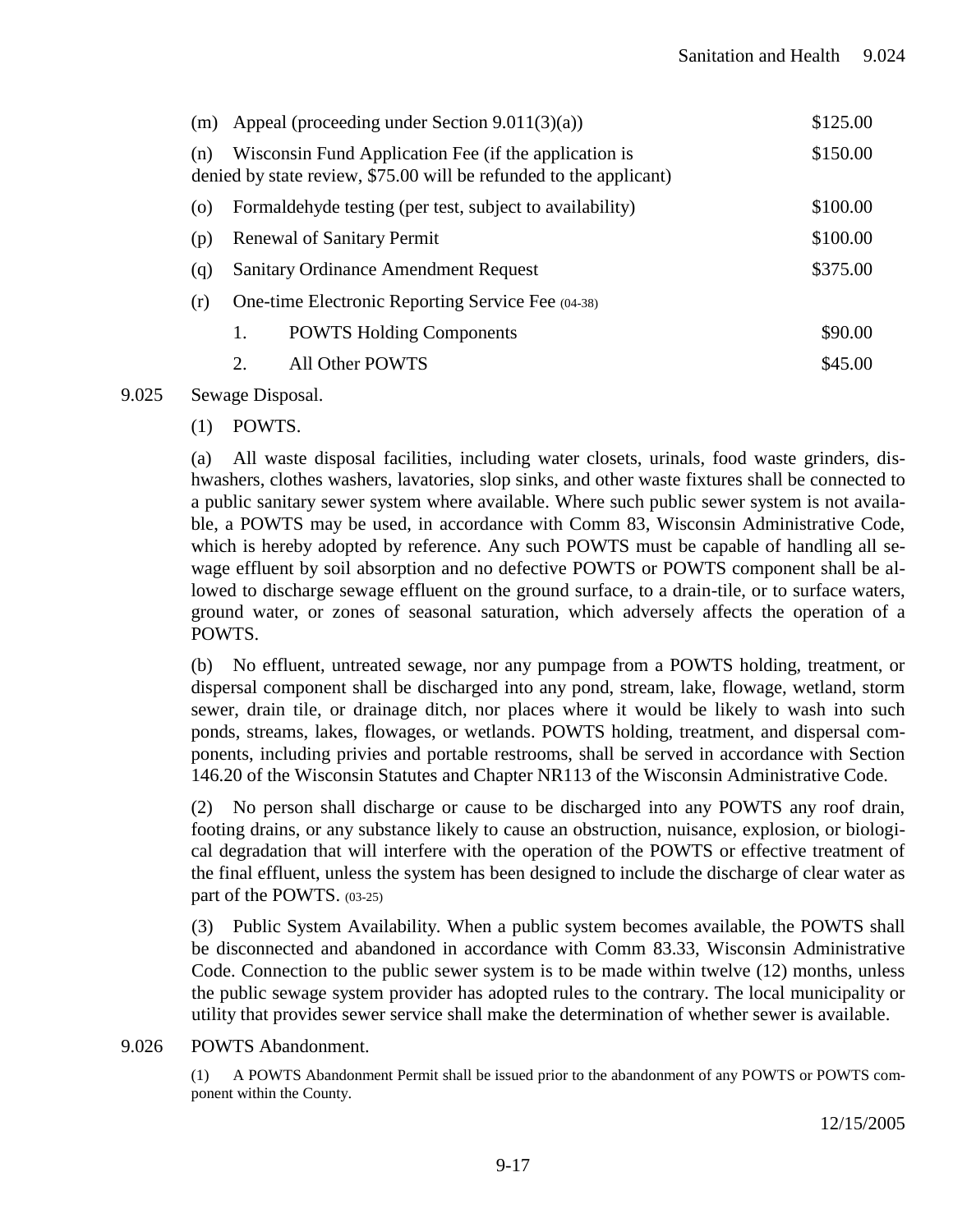(2) An Application for a POWTS Abandonment Permit shall be made on County approved forms furnished through the Ozaukee County Department of Land and Water Management.

(3) No part of a POWTS may be abandoned until it has been pumped by a Certified Septage Servicing Contractor and a County Inspector is onsite to observe the abandonment.

(4) POWTS Abandonment shall be in accordance with Section 83.33, Wisconsin Administrative Code.

(5) POWTS Abandonment for the purposes of a replacement POWTS shall be exempt from an Abandonment Permit and applicable Fee.

(6) An Annexing authority shall be exempt from an Abandonment Permit and applicable fee upon the receipt of written certification that the POWTS has been abandoned per Wisconsin Administrative Code Section Comm 83.33, within thirty (30) days of the abandonment.

9.027 POWTS Holding Components.

(1) Holding tanks are allowed as a system of choice per Comm 83. (03-25)

(2) A Municipality may, by ordinance, prohibit or limit the installation and use of holding tanks. (03-25)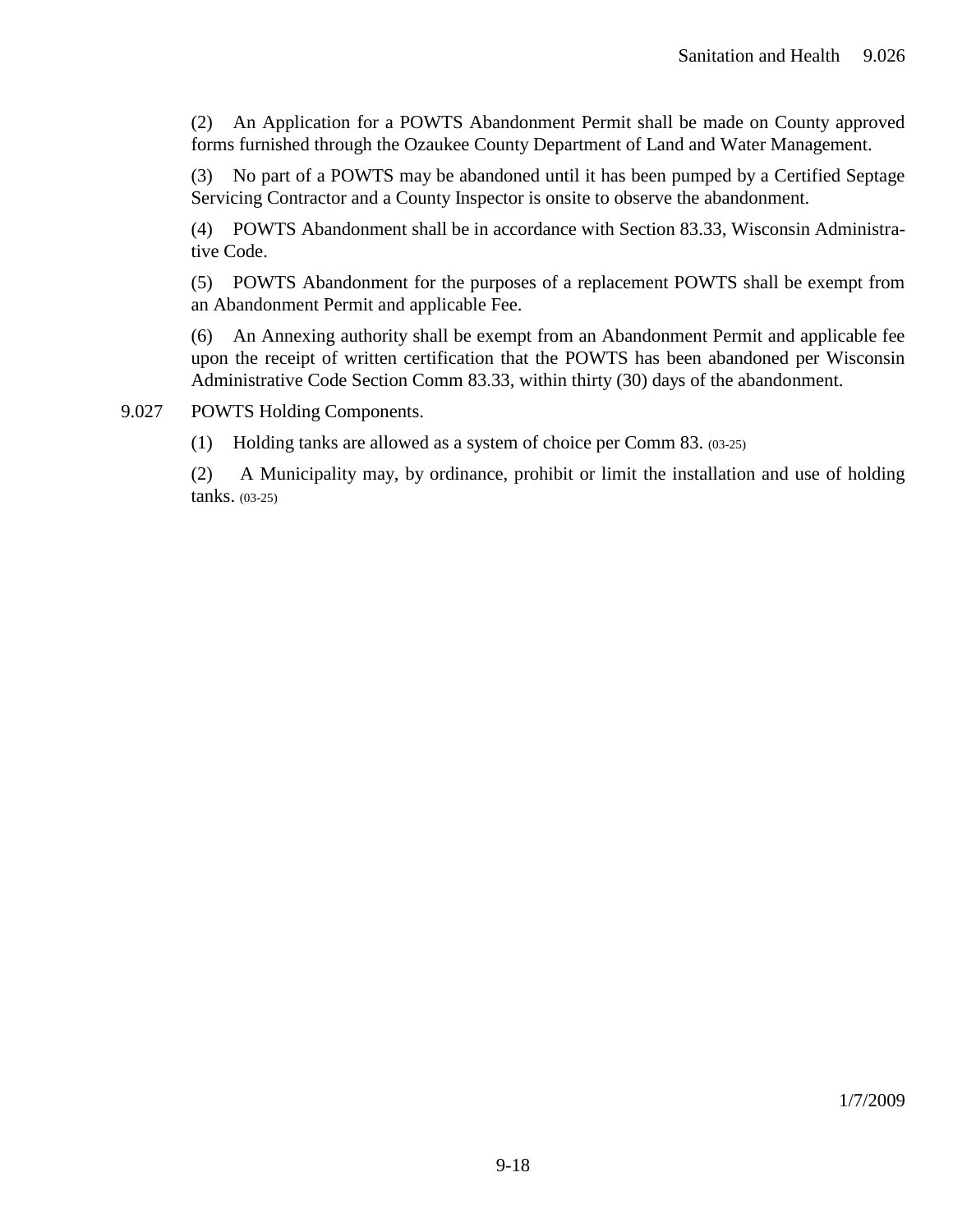(3) A POWTS utilizing a soil dispersal component that cannot be installed due to adverse weather and/or in-situ soil conditions, may utilize a temporary holding tank. Approval for the use of the POWTS treatment components as temporary POWTS holding components shall include: (03-25)

(a) A completed Temporary POWTS Holding Component Agreement and Temporary POWTS Holding Component Service Contract.

(b). The installation of an all weather access drive per Comm 83, Wisconsin Administrative Code and Holding Tank Component Manual For Private Onsite Wastewater Treatment Systems.

- 9.028 Sanitary Privies.
	- (1) Sanitary Privy General Requirements.

(a) Sanitary privies and other alternative sanitation systems or devices allowed by Comm 91, Wisconsin Administrative Code, may be permitted provided that no public sanitary sewer system is available and a Sanitary Permit is obtained. Sanitary privies shall not be permitted for new residential residences in lieu of any other POWTS as provided by this Ordinance. However, privies may be permitted for seasonal dwellings that have no water supply, interior plumbing, or plumbing fixtures. Applicants for sanitary privies shall sign and record with the Register of Deeds a Privy Installation and Servicing Agreement approved by the County prior to obtaining a Sanitary Permit.

(b) Privies or alternative sanitation systems and devices shall be constructed in accordance with Comm 91, Wisconsin Administrative Code, Sections Ind. 52.50 through Ind. 52.64 Wisconsin Administrative Code and this Ordinance, except that all vaults shall be watertight, poured concrete construction and no pit privies are permitted. In addition, the following requirements must be met:

1. Privies shall be located at least 75 feet from a the Ordinary High Water Mark (OHWM) of a stream, lake, or other body of surface water, seventy-five (75) feet from a Lake Michigan bluff or ravine or as determined by Section 7.055 of the Ozaukee County Shoreland Zoning Ordinance, fifty (50) feet from any habitable building located on adjoining properties, fifty (50) feet from any well, and twenty-five (25) feet from the top of a land slope having a slope in excess of 10 percent.

2. An exterior fly-tight and watertight access opening for cleaning vault shall be provided.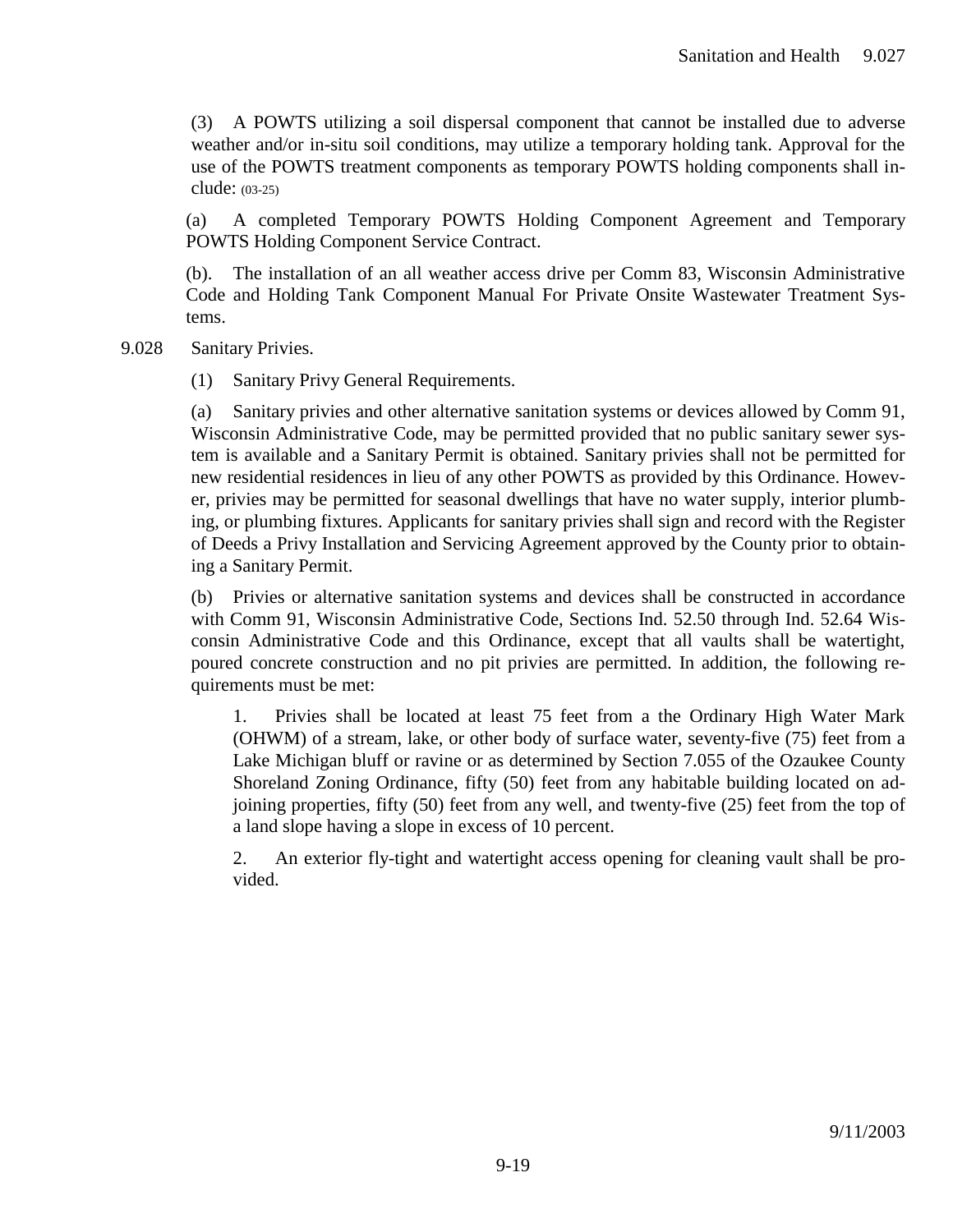- 3. Exterior doors shall open outward and be self-closing.
- 4. Seats shall be provided with hinged, self-closing covers.
- 5. Urinals shall be of the floor-mounted type.
- 6. Floodplain development standards, when applicable, shall be met.
- 9.029 POWTS Management, Maintenance, and Reporting.

(1) A management, maintenance, and reporting program for all POWTS shall be conducted by the Director of Land and Water Management and/or the private firm duly designated by the County to conduct such a program. Any modification of the management and reporting program approved by Ozaukee County shall be pursuant to Comm 83, Wisconsin Administrative Code, and shall be applicable to all existing POWTS.

(2) Maintenance of Existing POWTS.

(a) All persons owning, occupying, or utilizing an existing POWTS that was installed prior to July 1, 2000 or a POWTS in which a Sanitary Permit was issued prior to July 1, 2000 shall:

1. Have the POWTS treatment tank component(s) pumped by a Certified Septage Servicing Contractor or inspected by a licensed Master Plumber, licensed Master Plumber-Restricted Service, licensed POWTS Inspector, or licensed POWTS Maintainer that is certified to inspect and maintain the various POWTS components a minimum of once every three (3) years.

2. Have the POWTS dispersal component visually inspected by a licensed Master Plumber, licensed Master Plumber-Restricted Service, licensed POWTS Inspector, or licensed POWTS Maintainer that is certified to inspect and maintain the various POWTS components a minimum of once every three (3) years to determine whether wastewater or effluent is ponding to the ground surface.

3. Have any damaged, defective, or non-operational POWTS components or final effluent quality that is found to be in non-compliance with the appropriate Administrative Code Section and this Ordinance immediately brought back into compliance. The above must be performed before the maintenance event is to be considered complete. Such situations may be subject to an inspection of the POWTS by Department of Land and Water Management staff.

4. Maintain a permanent record of all pumping and inspection events conducted by a Certified Septage Servicing Contractor, licensed Master Plumber, licensed Master Plumber-Restricted Service, licensed POWTS Inspector, or licensed POWTS Maintainer.

5. Pay a One-time Electronic Reporting Service Fee as set by the County and this Ordinance. (04-38)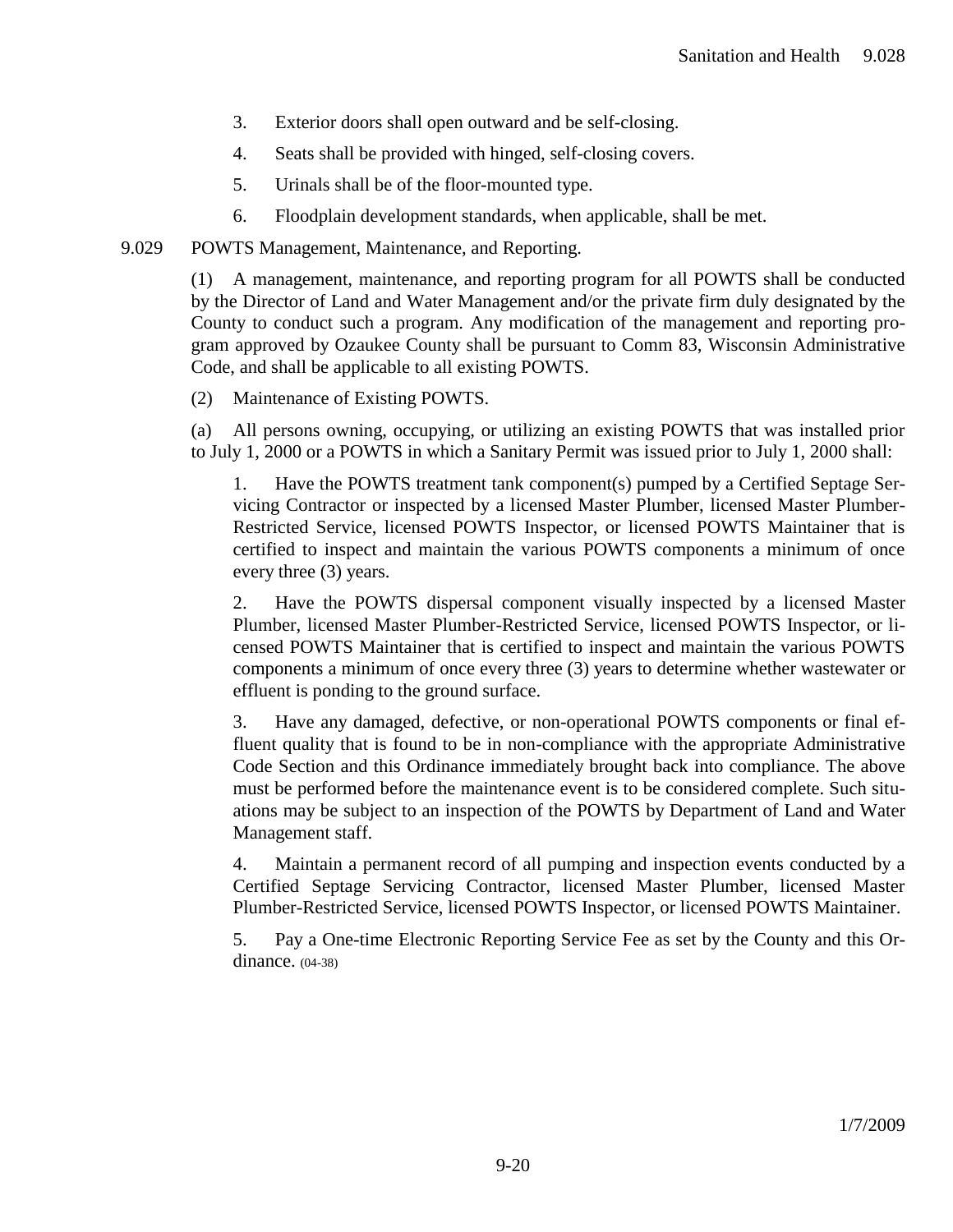6. Provide to the Director of the Land and Water Management Department in a manner specified by the County, the original completed maintenance report and/or electronically filed maintenance report by a licensed Master Plumber, licensed Master Plumber-Restricted Service, licensed POWTS Inspector, or licensed POWTS Maintainer for any inspection, evaluation, maintenance, or servicing event that occurred within the time limit specified in Comm 83.55 Wisconsin Administrative Code.

(3) Maintenance of New POWTS.

(a) All persons owning, occupying, or utilizing a new POWTS in which a Sanitary Permit was issued after July 1, 2000 shall:

1. Have the POWTS treatment tank component(s) pumped by a Certified Septage Servicing Contractor or inspected by a licensed Master Plumber, licensed Master Plumber-Restricted Service, licensed POWTS Inspector, or licensed POWTS Maintainer that is certified to inspect and maintain the various POWTS components in accordance with the approved Operation and Maintenance Manual or Management Plan per Comm 83.54 Wisconsin Administrative Code.

2. Have the POWTS component(s) and POWTS dispersal component(s) visually inspected and serviced by a licensed Master Plumber, licensed Master Plumber-Restricted Service, licensed POWTS Inspector, or licensed POWTS Maintainer that is certified to inspect and maintain the various POWTS components in accordance with the approved Operation and Maintenance Manual or Management Plan per Comm 83.54 Wisconsin Administrative Code.

3. Have any damaged, defective, or non-operational POWTS components or final effluent quality that is found to be in non-compliance with the appropriate Administrative Code Section and this Ordinance immediately brought back into compliance. The above must be performed before the maintenance event is to be considered complete. Such situations may be subject to an inspection of the POWTS by Department of Land and Water Management staff.

4. Maintain a permanent record of all pumping and inspection events conducted by a Certified Septage Servicing Contractor, licensed Master Plumber, licensed Master Plumber-Restricted Service, licensed POWTS Inspector, or licensed POWTS Maintainer.

5. All owners of existing POWTS shall pay a one-time electronic reporting service fee as set by the County and this Ordinance. (04-38)

6. Provide to the Director of the Land and Water Management Department in a manner specified by the County, the original completed maintenance report and/or electronically filed maintenance report by a licensed Master Plumber, licensed Master Plumber-Restricted Service, licensed POWTS Inspector, or licensed POWTS Maintainer for any inspection, evaluation, maintenance, or servicing event that occurred within the time limit specified in Comm 83.55 Wisconsin Administrative Code.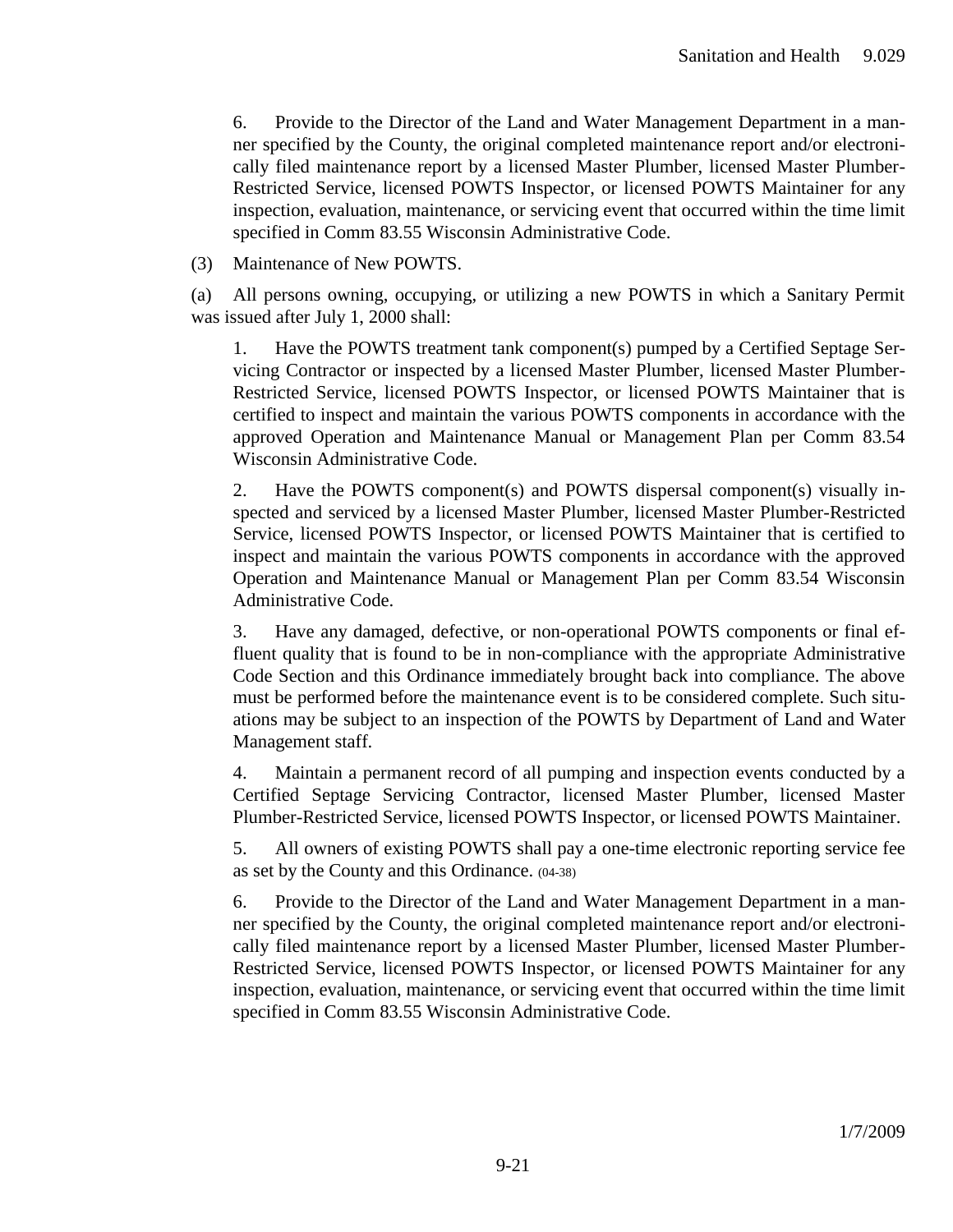(4) POWTS Holding Component Management, Maintenance and Reporting.

(a) The owner of a property served by a POWTS holding component shall be responsible for operating and maintaining the POWTS holding component pursuant to this subsection and Comm 83.52, Comm 83.54, and Comm 83.55, Wisconsin Administrative Code.

(b) A Management and Reporting Program for all POWTS holding components shall be conducted by the Director of Land and Water Management and/or the private firm duly designated by the County to conduct such a program. Any modification of the Management and Reporting Program approved by the County shall be pursuant to Comm 83, Wisconsin Administrative Code, and shall be applicable to all new and existing POWTS holding components installed in the County.

1. All owners of new and existing POWTS holding components shall notify an electronic reporting service designated by the County, or the owners' Certified Septage Servicing Contractor, each time that the POWTS holding component is serviced or maintained. The reporting service shall establish and maintain an electronic database that will record all POWTS holding component owner notices, maintenance, and servicing events.

2. All owners of POWTS holding components shall designate, to the electronic reporting service or to the County, a Certified Septage Servicing Contractor who will service and maintain their POWTS holding component. The electronic reporting service shall automatically notify the designated Contractor of each POWTS holding component that needs to be serviced and maintained.

3. No person shall remove, alter, disconnect, damage, or otherwise render unworkable any part of a POWTS holding component, including the water meter with remote read.

4. Any damaged, defective, or non-operational POWTS holding components that are found to be in non-compliance with the appropriate Administrative Code Section and this Ordinance shall be immediately brought back into compliance. Such situations may be subject to an inspection of the POWTS by Department of Land and Water Management staff.

5. All owners of POWTS holding components shall pay a one-time electronic reporting service fee as set by the County and this Ordinance. (04-38)

(c) All POWTS holding component waste shall be disposed of in accordance with Wisconsin Administrative Code NR113. Permanent POWTS servicing records should demonstrate continuity of the pumping schedule in year round residences or establishments. Permanent records for seasonal residences or establishments should demonstrate continuity of pumping schedule during the portion of the year the building is occupied.

(5) Permanent Service Records.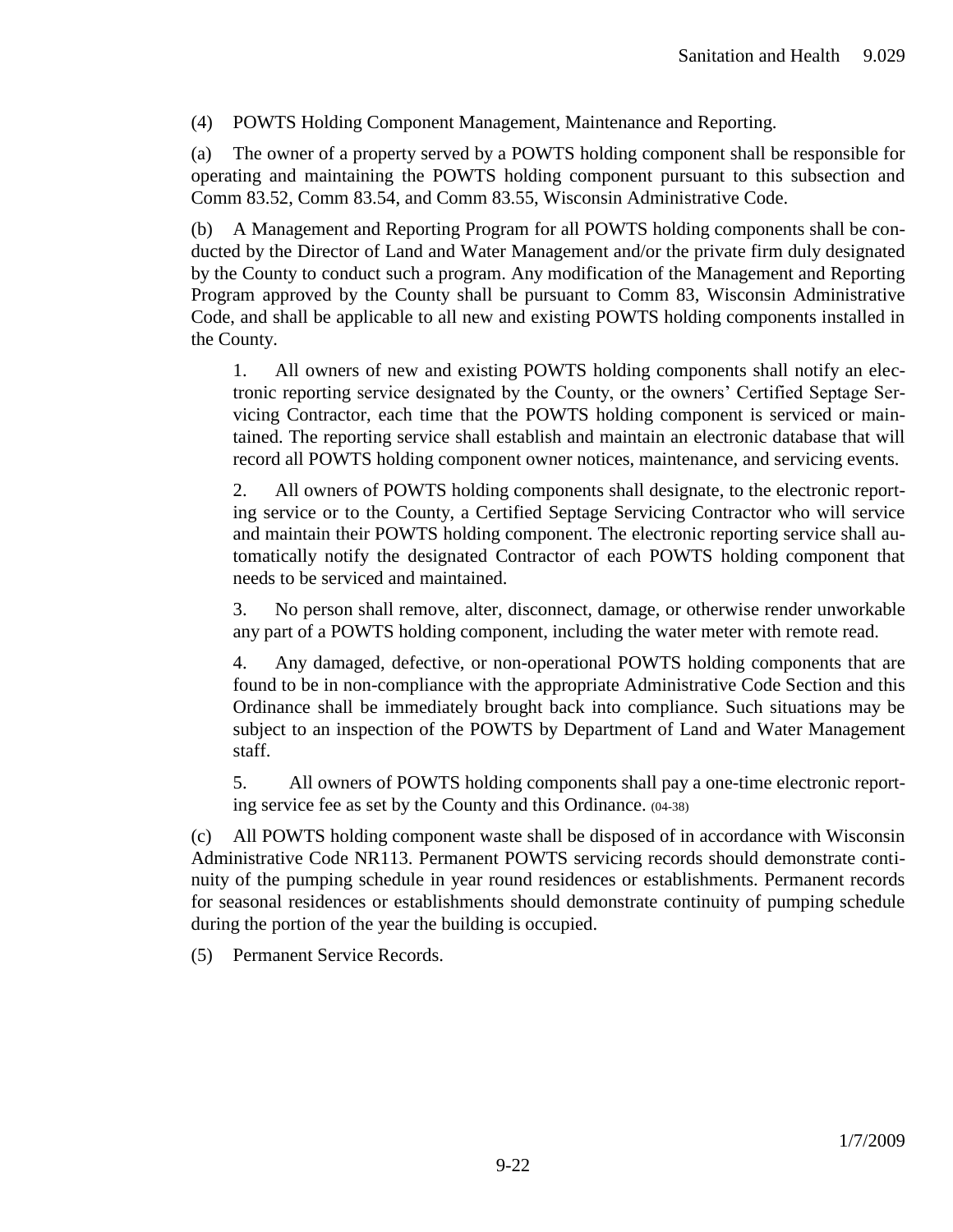(a) Permanent service records shall be on forms provided by the Department of Land and Water Management, the POWTS treatment component manufacturer, and/or electronic forms provided by a private firm duly designated by the County to conduct such a program. Any modification of the Management and Reporting Program by the private firm approved by the County shall be pursuant to Comm 83, Wisconsin Administrative Code, and shall be applicable to all new and existing POWTS systems installed in the County.

(b) Required permanent service records of pumping and/or inspection of POWTS components shall include where applicable:

- 1. Name and license number of individual or his employee conducting work.
- 2. Date of pumping, inspection, or service event performed.

3. Approximate number of gallons pumped or statement indicating pumping of the POWTS treatment and/or holding tank component(s) was not necessary and why. If pumping of the POWTS treatment and/or holding tank was not necessary at the time of inspection or maintenance, the next date pumping will be required must be indicated.

4. Description of inspection or service work performed.

5. Signature of Certified Septage Servicing Contractor, licensed Master Plumber, licensed Master Plumber-Restricted Service, licensed POWTS Inspector, or licensed POWTS Maintainer conducting the work.

6. Location, owner, and Sanitary Permit Number assigned by the Ozaukee County Department of Land and Water Management.

7. Water meter reading (POWTS holding components only).

8. Any other information deemed pertinent by the Department of Land and Water Management and/or Comm 83, Wisconsin Administrative Code.

(c) Failure by the property owner to maintain and produce permanent POWTS service records upon request or have their Certified Septage Servicing Contractor, licensed Master Plumber, licensed Master Plumber-Restricted Service, licensed POWTS Inspector, or licensed POWTS Maintainer provide the required reports shall constitute a violation of this Ordinance, and shall be punishable by penalties as prescribed in this Ordinance.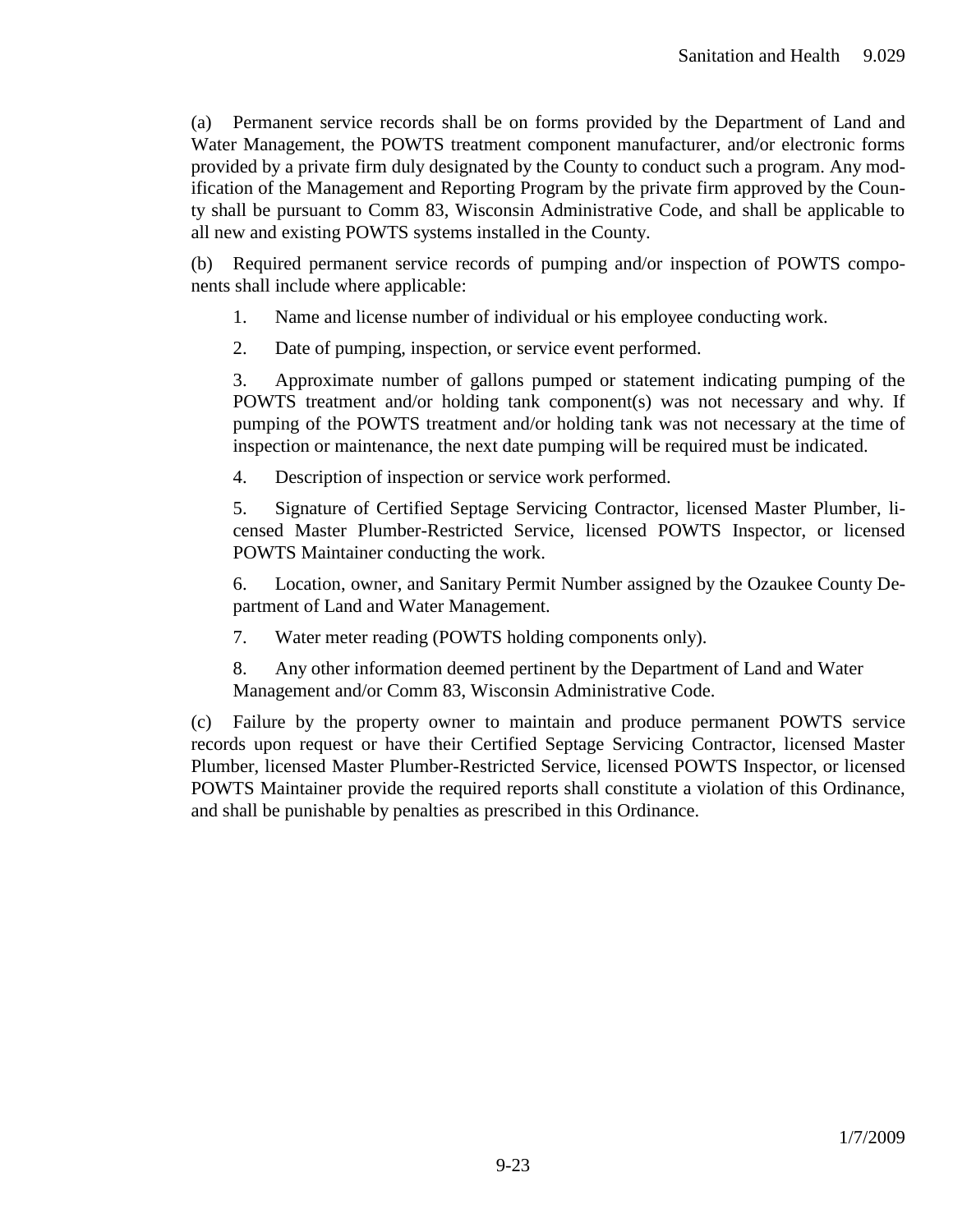### 9.03 Wisconsin Fund Grant Program

(1) Application. Applications for Wisconsin Fund Grants shall be made to the Director of Land and Water Management on forms that meet the minimum requirements of Comm 87, Wisconsin Administrative Code. All completed Applications that qualify for a grant shall be filed with the Director of Land and Water Management by January  $15<sup>th</sup>$  of each year to qualify for a grant payment in that same year.

(2) Eligibility. The eligibility of each applicant shall be determined by the Land and Water Management Director pursuant to the eligibility requirements of Section 145.245, Wisconsin Statutes, and Comm 87, Wisconsin Administrative Code.

(a) Appeal. Any Wisconsin Fund applicant aggrieved by a determination of eligibility may appeal such determination pursuant to Section 9.011(3)(a) of this Ordinance.

(3) Determination of Failure. A determination of failure, as defined in Section 145.245(4), Wisconsin Statutes, of an existing POWTS shall be made by the Director of Land and Water Management prior to accepting any application for a grant. The determination of failure shall specify the type of failure pursuant to Section 245.245(4), Wisconsin Statutes, and establish a deadline for correcting the failure.

(4) Application Fee. For each Wisconsin Fund Application, the applicant shall pay a fee of \$150.00. If a determination is made by the Wisconsin Fund Administrator or the Director of Land and Water Management that the applicant or applicants' project is not eligible, 50% of the Application Fee will be refunded to the applicant by the County.

(5) Variances or Appeals. All Variance or Appeal Requests for Wisconsin Fund Applications shall be filed with the Department in a manner described in Comm 87.90, Wisconsin Administrative Code.

### 9.031 Violations.

(1) It shall be unlawful to construct any POWTS or use any POWTS, land, or water in violation of any of the provisions of this Ordinance.

(a) In case of violation of any provision of this Ordinance, the County Board of Supervisors, the County Zoning Committee, the Director of Land and Water Management, or any person who would be specifically damaged by such violation may institute appropriate legal action or proceeding to enjoin a violation of this Ordinance.

(b) Every POWTS placed or maintained on floodlands in violation of this Ordinance is a public nuisance; and the creation thereof may be enjoined and the maintenance thereof may be abated by action at suit of the state, county, or any citizen thereof.

(c) All violations of this Ordinance shall be reported by the Director of Land and Water Management to the Corporation Counsel, who shall then prosecute such violations on behalf of the County.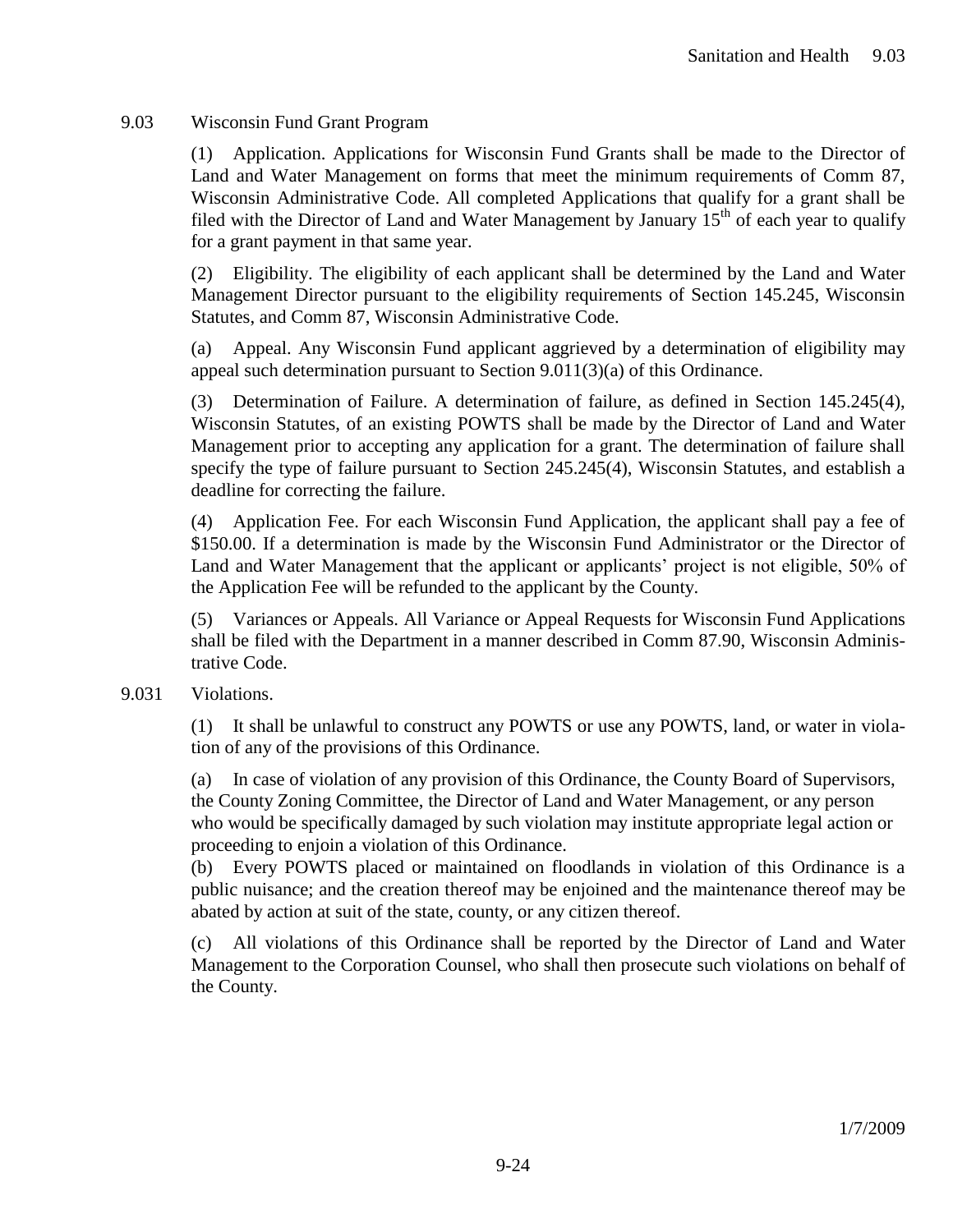## 9.032 Penalties, Sanitary Code.

(1) Owner(s) or Occupant(s) who fail to comply with the provisions of this Sanitary Ordinance or who permit the continued use of premises or buildings which are in violation of the provisions of this Sanitary Ordinance shall, upon conviction thereof, forfeit not less than \$250.00 nor more than \$1000.00 and costs of prosecution for each violation. In default of payment of such forfeiture and costs, said person(s) shall be imprisoned in the County Jail until payment thereof, but not exceeding thirty (30) days. Each day a violation exists or continues shall constitute a separate offense.

## 9.033 Non-Compliance.

(1) Whenever a lawful order of the Land and Water Management Director has not been complied with after written notice has been mailed to the owner, resident, contractor, agent, or occupant of the premises, the County Board of Supervisors or Land and Water Management Director may request the County Corporation Counsel to institute appropriate legal action or proceeding to prohibit any person from installing or using a POWTS until such order is complied with.

### 9.034 Amendments.

(1) The County Board of Supervisors may alter, supplement, amend or change any or this entire Ordinance in accordance with Wisconsin Statutes. All amendments shall be made by the County Board upon recommendation of and after a public hearing is held by the County Zoning Committee. Notice of the hearing shall be given by publication of a Class 2 Notice, under Chapter 985, Wisconsin Statutes.

### 9.04 Public Health Code.

### 9.041 Administration.

(1) General Provisions. The Public Health Code shall be interpreted, administered, and enforced by the Ozaukee County Health Officer, or a designee of the Health Officer, under the direction of the Board of Health of the County Board.

(2) Responsibilities of Health Officer or Designee.

(a) To insure compliance with the purpose and intent of this Code, with the requirements of this Code and with the requirements of the Wisconsin Statutes regarding public health.

(b) To issue and deny permits and licenses in compliance with this Code.

(c) To maintain records of permits issued, inspections made, work approved and other official actions.

(d) To enforce the provisions of this Code.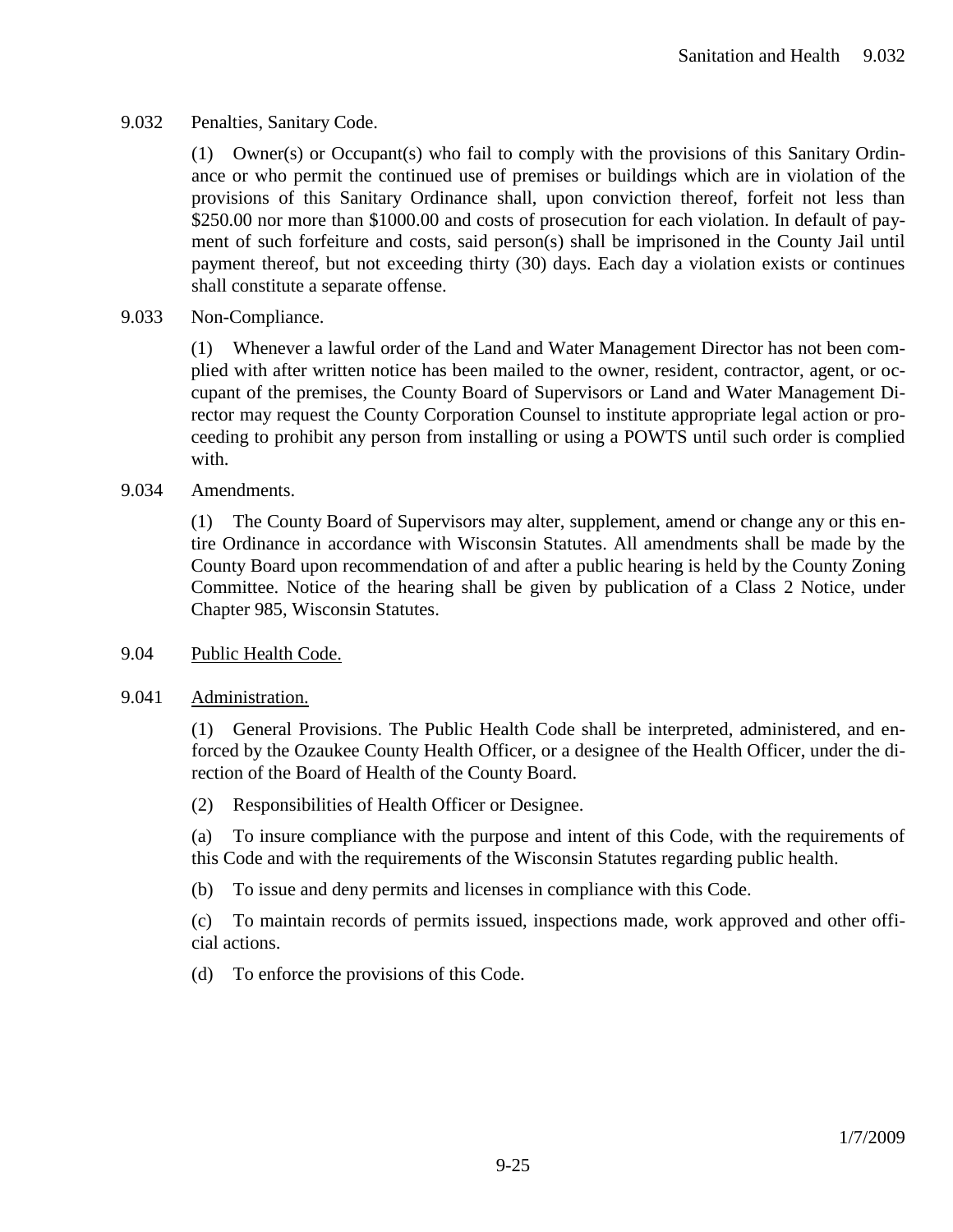(3) Powers. The Health Officer, or his/her designee, shall have all the powers necessary to enforce the provisions of this Code without limitation by reasoning of enumeration including the following:

(a) To enter any structure or premises at a reasonable time for the purpose of performing his/her duties and to secure a court order to accomplish this purpose if necessary.

(b) To order abatement and/or correction of any public nuisance or health hazard in compliance with this Code or State Statutes.

(c) To license or issue a permit for any public facility as provided for in this Code.

(d) To prohibit the use of any public facility requiring a license or a permit under this Code, until it has been inspected and approved.

(e) To revoke the license or permit of or prohibit the use of a public facility which has been determined to present a potential health hazard or is in noncompliance with this Code.

(f) To delegate the responsibilities of administration and enforcement of this Code to a registered environmental health sanitarian or another person qualified in the field of public health.

(g) Any other action authorized under the law or this Code to insure compliance with the purpose and intent of this Code and the requirements of this Code.

9.042 Public Nuisance.

(1) Definitions.

(a) Groundwater - all water found beneath the surface of Ozaukee County located in sand, gravel, limerock, or sandstone geological formations or any combination of these formations.

(b) Health Hazard - means a situation or condition which exists, or has the potential to exist, which is adversely affecting or has the potential to adversely affect the health of a person and/or the general public.

(c) Immediate Health Hazard - a condition that exists or has the potential to exist which should, in the opinion of the Health Officer, be abated or corrected immediately, or at least within a 24 hour period, to prevent possible severe damage to human health and/or the environment.

(d) Pollution - the contaminating or rendering unclean or impure the air, land or waters of the County, or making the same injurious to public health, harmful for commercial or recreational use or deleterious to fish, bird, animal or plant life as defined in Section 144.03 (9), Wisconsin Statutes.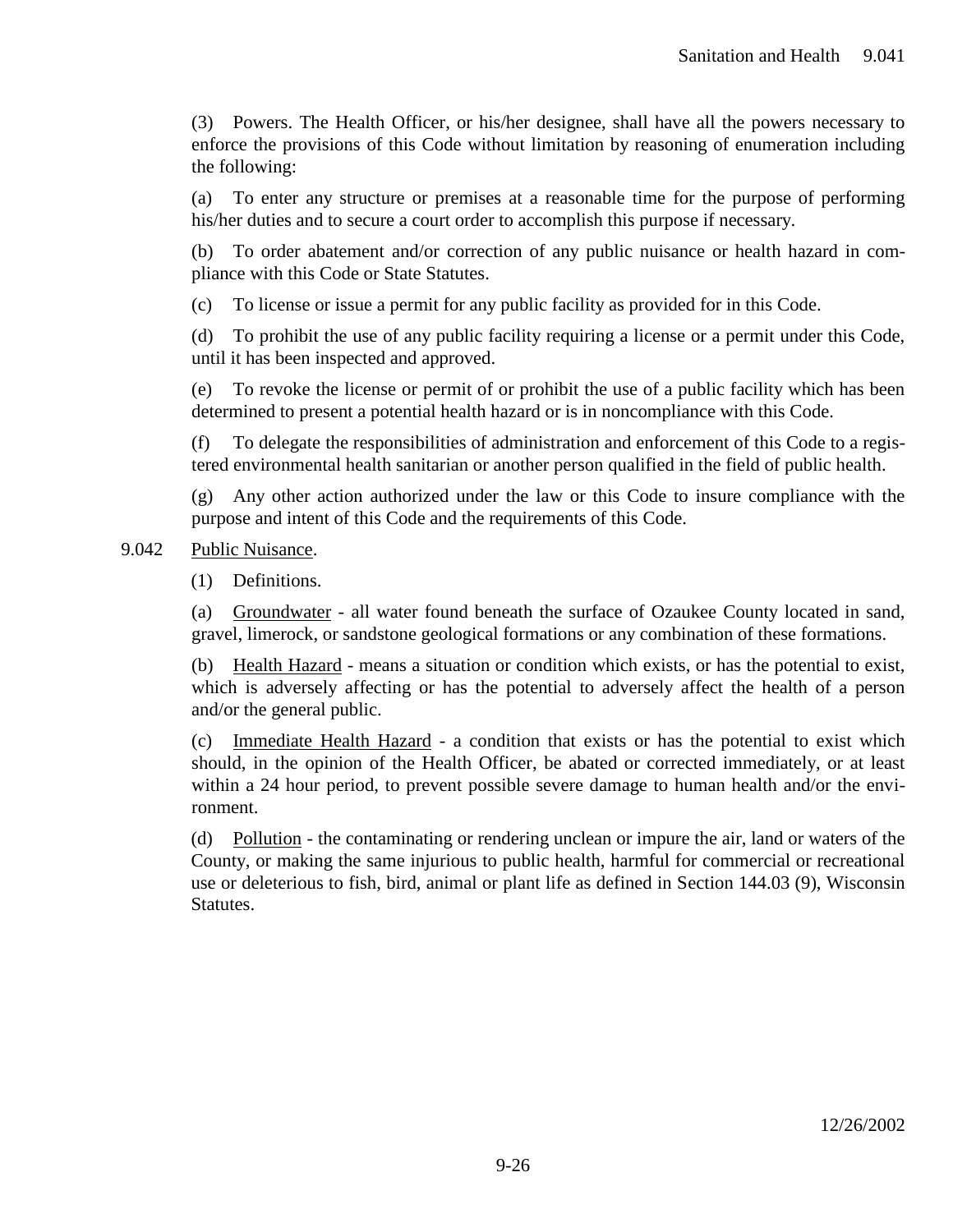(e) Person - any individual, firm, corporation, society, association, institution, public body or any other entity.

(f) Public -

1. Means affecting or having the potential to affect the people and/or the environment outside the limits of ones personally owned and personally occupied structure.

2. Means all persons outside of ones personally owned and personally occupied structure.

(g) Public Nuisance (Nuisance) - a thing, act, condition or use of property which is dangerous or has the potential to be dangerous, to human life or health; and whatever renders, or has the potential to render, the soil, air, water or any article of food or drink unwholesome or impure, is a nuisance.

(h) Solid Waste - means garbage, refuse and all other discarded or salvageable solid materials, including solid waste materials resulting from industrial, commercial, and agricultural operations and from domestic use and public service activities, but does not include solids or dissolved material in waste water effluent or other common water pollutants.

(i) Toxic and Hazardous Materials - any chemical and/or biological material that is or has the potential to create a public health hazard.

(2) Public Nuisances Prohibited. No person shall erect, construct, cause, continue, maintain, or permit any public nuisance within the County. Any person who shall cause, create or maintain a nuisance or who shall in any way aid or contribute to the causing, creating or maintenance thereof shall be guilty of a violation of this Chapter, and shall be liable for all costs and expenses attendant upon the removal and correction of such a nuisance and to the penalty provided in Subsection (6) of this Section.

(3) Responsibility of Nuisance. It shall be the responsibility of the property owner to maintain their property in a nuisance free manner and also to be responsible for the abatement and/or correction of any public nuisance that has been determined to exist on their property.

(4) Public Nuisance Enumerated. Public nuisance is defined in Subsection  $(1)(g)$  of this Section. More specifically, but not limited by enumeration, the following are public nuisances if determined to meet the public nuisance definition (Sections 9.042 (1)(g) of this Code).

(a) Unburied Carcasses - Carcasses of animals, birds, or fowl not intended for human consumption or food which are not buried or otherwise disposed of in a sanitary manner within the time period specified by the Health Officer or as required by Chapter 95.50, Wisconsin Statutes.

(b) Manure - accumulations of the bodily waste from all domestic animals and fowl that are handled, stored, or disposed of in a manner that creates a health hazard.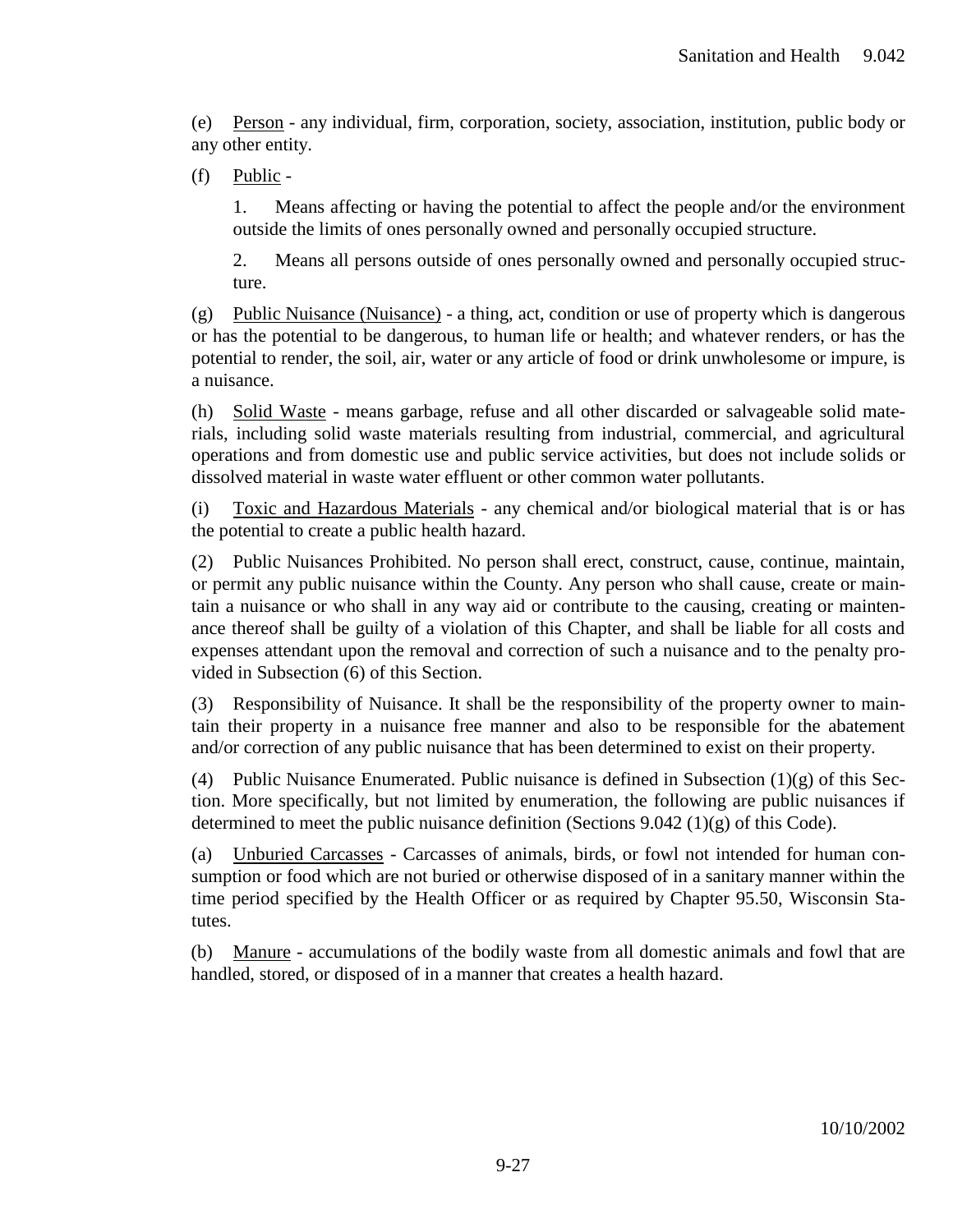(c) Air Pollution - The escape of smoke, soot, cinders, noxious acid fumes, gases, fly ash, industrial dust, or any other atmospheric pollutants within the County that creates noncompliance with Chapter NR154, Wisconsin Administrative Code. (Note: NR154 allows exemptions for open burning.)

(d) Noxious Odors - Any negligent use of property, substance or things within the County emitting or causing any foul, offensive, noisome, noxious or disagreeable odor, or stenches extremely repulsive to the physical senses of ordinary persons or a neighborhood as a whole.

(e) Solid Waste - Any solid waste which is stored or disposed of in noncompliance to Chapter NR180, Wisconsin Administrative Code.

(f) Food or Breeding Places for Vermin, Insects, Etc. - Accumulations of decayed animal or vegetable matter, trash, rubbish, garbage, rotting lumber, bedding, packing material, scrap metal, animal and human fecal matter, or any substance in which flies, mosquitoes, diseasecarrying insects, rats or other vermin can breed, live, nest or seek shelter.

(g) Toxic and Hazardous Materials - Any chemical and/or biological material that is stored, used, or disposed of in such quantity or manner that it is, or has, the potential to create a public health hazard.

(h) Sludge - The disposal and/or storage of municipal sludge in noncompliance with Chapter NR110, Wisconsin Administrative Code, and the disposal and/or storage of septic tank, holding tank or privy sludge and other holdings in noncompliance with Chapter NR113, Wisconsin Administrative Code.

(i) Wastewater - The presence of wastewater or sewage effluent from buildings on the ground surface, backing up into the building and/or running into a surface water body caused by a damaged, malfunctioning, improperly constructed, or inadequately maintained private sewage system, or private sewage lateral. Also any wastewater or sewage effluent that is not handled and disposed of in compliance with all applicable county and state codes.

(j) Surface Water Pollution - The pollution of any stream, lake, or other body of surface water within the County that creates noncompliance with Chapter NR102 and NR103, Wisconsin Administrative Code.

(k) Groundwater Pollution - Addition of any chemical and/or biological substance that would cause groundwater to be unpalatable or unfit for human consumption. These substances include, but are not limited to, the chemical and/or biological substances listed in Chapter NR109, Wisconsin Administrative Code, titled "Safe Drinking Water".

(l) Private Water Supply - Any private well that is constructed, abandoned or used and/or any pump installed in noncompliance with Chapter NR112, Wisconsin Administrative Code.

(m) Holes or Openings - Any hole or opening caused by an improperly abandoned cistern, septic tank, dug well, etc.; or any holes or openings improperly abandoned, barricaded or covered by excavation.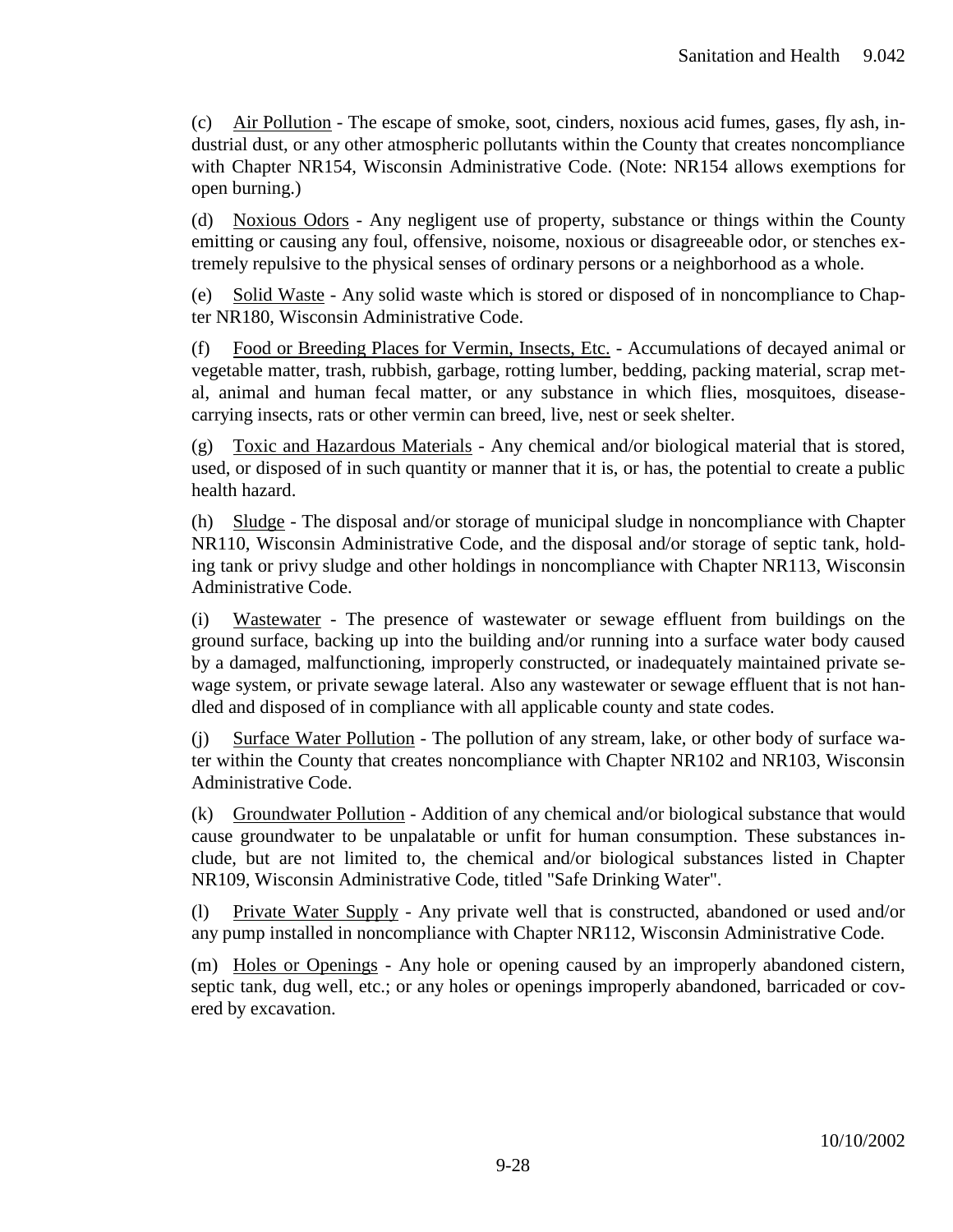(n) Nonfunctional Public Building Fixtures - Nonfunctioning water supply systems, toilets, urinals, lavatories, or other fixtures considered necessary to insure a sanitary condition in a public building.

(o) Unhealthy or Insanitary Condition - Any condition or situation which renders a structure or any part thereof insanitary, unhealthy and unfit for human habitation, occupancy, or use, or renders any property insanitary or unhealthy.

(p) Other - Any other situation determined to meet the definition of a Public Nuisance as per Subsection  $(1)(g)$  of this Section.

(5) Investigation of Possible Public Nuisance. The Health Officer, or his/her designee, shall investigate all written and signed complaints or potential public nuisances and shall determine whether or not a public nuisance exists.

(6) Abatement, Correction and Enforcement. Abatement, correction and enforcement of public nuisances will be according to the provisions in Section 9.08 of this Ordinance "Enforcement" which are detailed as follows and in Section 9.08:

(a) If the existence of a public nuisance is confirmed, a written cleanup and/or abatement order will be issued specifying the action needed to abate and/or correct the nuisance; the time period allowed to abate and/or correct the nuisance, (24 hours, 5, 10, 30 or more days depending on the nature of the nuisance); and the penalty (citation and/or possible court action), if the nuisance is not abated and/or corrected.

(b) To expedite the abatement and/or correction of public nuisances, citations may be issued as per Section 9.08 (3) (a) of this Code and Section 66.0113 of the Wisconsin Statutes. Except in the situations described in Subsection (d) below, the issuance of a citation will always be after the violation of an order written by the Health Office, or his/her designee, to abate and/or correct the nuisance. The issuance of a citation does not exempt a violator from further legal action against him/her as described in Subsection (c) below. (04-13)

(c) In cases where the use of a citation alone is inadequate or inappropriate to fully cause the abatement and/or correction of a public nuisance, legal action seeking a higher forfeiture and penalties or injunctive action to cause abatement of a nuisance, and also to rectify any damage created by the nuisance can be initiated against any violator at the discretion of the Health Officer and the Ozaukee County District Attorney or Corporation Counsel. The initiation of legal action does not exempt a person from being issued a citation. As with citations, legal action will only be initiated against a person after the person violates a written order from the Health Officer, or his/her designee, except in the situation described in Subsection (d) below.

(d) In extreme cases or in the case of repeated occurrences of the same nuisance by the same person, the issuance of a citation or the initiation of legal action against the person can be immediate.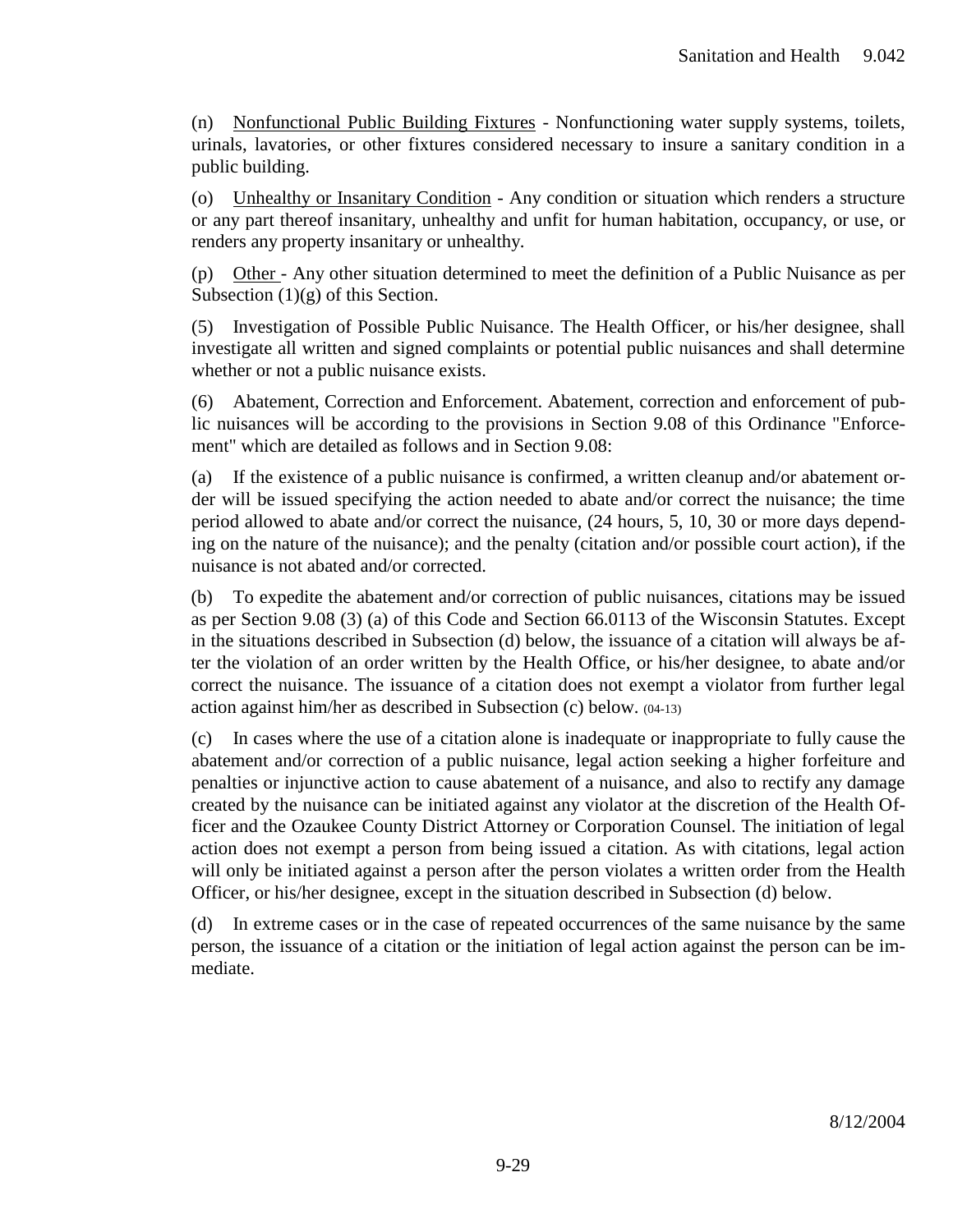(e) In cases of an immediate health hazard or in extreme cases where the person responsible for a nuisance refuses to abate and/or correct it within the time period specified in the written order, the local governing body and if not the local governing body, the County, may cause to have the nuisance abated and/or corrected with the cost of such abatement and/or correction to be recovered directly from the responsible person or as a special assessment on the property as per Chapter 146.14, Wisconsin Statutes, and Section 9.08 (4) of this Code.

(f) In the other cases in which a violator refuses to abate and/or correct a nuisance even after a situation and/or a court imposed penalty has been served upon the person a separate offense subject to additional penalties shall be deemed committed during each period of ten (10) days during or upon which the violation occurs or continues.

(7) Coordination with State Agencies.

(a) Where a nuisance as specified in Subsection (4) of this subsection involves noncompliance with a state enforced Administrate Code, the Health Officer, or his/her designee, shall first refer this complaint to the appropriate state agency for abatement and/or correction. If the nuisance continues without adequate enforcement from the state agency to cause its abatement and/or correction, then the Health Officer, or his/her designee, may initiate action under this section to bring about abatement and/or correction.

(b) Where a nuisance is determined to be a health hazard as determined by the Health Officer, he/she may proceed immediately to have it abated and/or corrected.

#### 9.05 Restaurants.

(1) Restaurants shall be constructed, operated and maintained as specified in Chapter H96 of the Wisconsin Administrative Code, except that Definitions should read as follows:

(a) "Restaurant" means and includes any building, or room, coffee shop, cafeteria, cafe, drive-in, luncheonette, grille, tearoom, sandwich shop, smorgasbord, soda fountain, tavern, bar, cocktail lounge, night club, roadside stand, industrial feeding operation, private organization routinely serving the public, mobile food units, catering kitchen commissaries or any other place where food or drink is served to or prepared for service to the public with or without charge.

(b) "Food" means any raw, cooked or processed edible substance, beverage or ingredient used or intended for use in whole, or in part, for human consumption.

#### 9.06 Public Beaches, Testing and Closure.

(1) The Ozaukee County Department of Public Health shall collect and test water samples from public beaches to determine the condition of the waters for use of the public.

(2) The testing of public waters shall be conducted in accordance with the standards set by the State of Wisconsin Department of Natural Resources and Wisconsin Department of Family Services, Division of Health.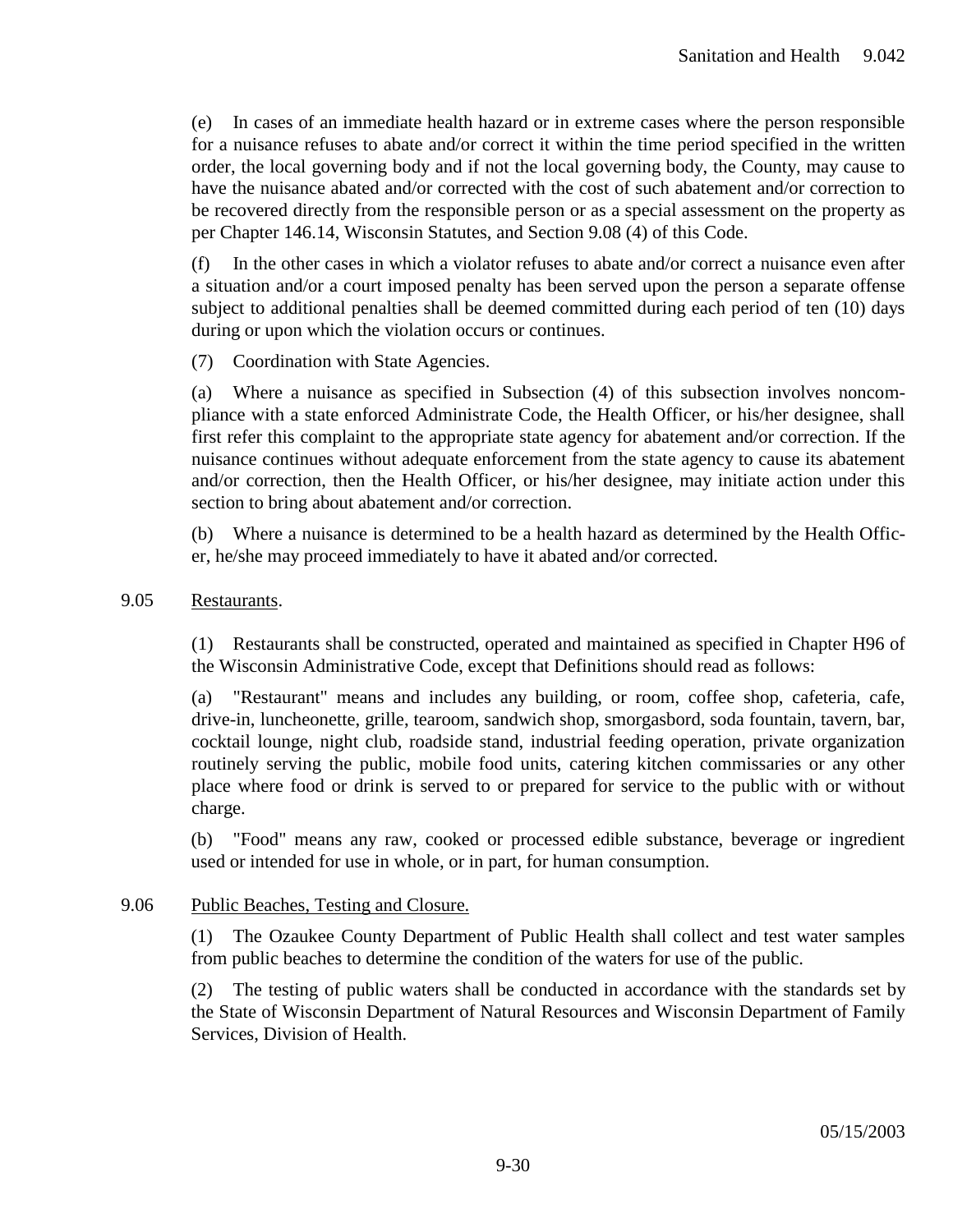(3) The waters tested will be public beaches in Ozaukee County defined as a designated body of water not contained in a pool structure, basin, chamber or tank and used for one or more purposes such as diving, swimming, wading, boating or other water recreational uses and the shore leading to those bodies of water.

(4) The tested waters are adequate for public use if they meet the criteria regarding fecal contamination and other human health hazards as set by the State of Wisconsin Department of Natural Resources and Wisconsin Department of Family Services, Division of Health.

(5) If during testing, the Ozaukee County Department of Public Health finds chemical, biological, and/or physical contamination so as to interfere with the public's recreational use of the waters or a failure to meet the standards established in paragraph (4) of this ordinance, the Department may do any or all of the following:

(a) Post an advisory on the affected beaches regarding the use of those waters;

(b) Immediately close the affected beaches by posting and publishing notice to the public;

(c) Cooperate with other departments and agencies in taking actions as necessary and reasonable, to protect and inform the public of the health hazard;

(6) If a human health hazard exists, the Director of the Public Health Department may order immediate closure of the affected beach areas to use by the public;

(7) Advisories, closures or other actions by the Department of Public Health shall remain in effect until the Department determines that the hazardous or dangerous health situation no longer exists.

### 9.07 Camps and Parks.

(1) Recreational camps, mobile home parks and campgrounds shall be constructed, operated and maintained as specified in Chapter H75, H77 and H78 of the Wisconsin Administrative Code respectively.

### 9.08 Enforcement.

(1) Written Order. When a violation of this Code is encountered, the Health Officer, or his/her designee, shall issue the violator a written order. This order shall specify the following:

(a) The nature of the violation and the steps needed to abate and/or correct it.

(b) The time period in which the violation must be corrected and/or abated, (usually 1 to 5 days or 10 to 30 days depending on the nature of the violation).

(c) The penalty or penalties the violator would be subject to if the apparent violation is not abated and/or corrected within the given time period (see Subsections (3) and (4) below, and Section 9.09).